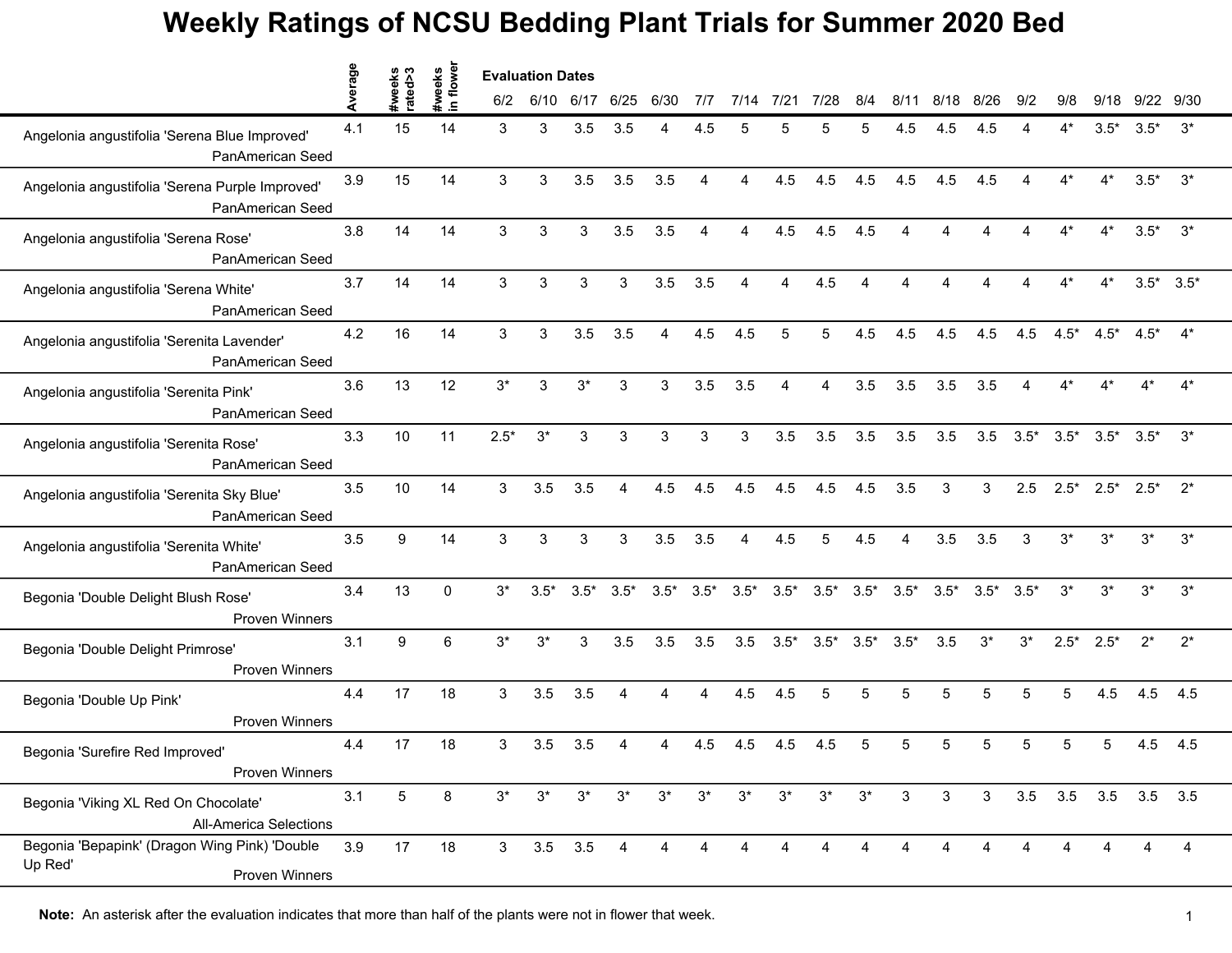|                                                                                         | erage |                   |                    | <b>Evaluation Dates</b> |        |        |                   |        |                        |         |        |                 |        |        |                                         |              |        |             |                        |                 |                |
|-----------------------------------------------------------------------------------------|-------|-------------------|--------------------|-------------------------|--------|--------|-------------------|--------|------------------------|---------|--------|-----------------|--------|--------|-----------------------------------------|--------------|--------|-------------|------------------------|-----------------|----------------|
|                                                                                         |       | #weeks<br>rated>3 | #weeks<br>in flowe | 6/2                     | 6/10   | 6/17   | 6/25              | 6/30   | 7/7                    | 7/14    | 7/21   | 7/28            | 8/4    | 8/11   | 8/18                                    | 8/26         | 9/2    | 9/8         | 9/18                   | 9/22            | 9/30           |
| Begonia ×benariensis 'Double Up White'                                                  | 3.8   | 12                | 18                 | 3                       | 3      | 3      | 3                 | 3      | 3                      | 3.5     | 3.5    | 3.5             |        |        |                                         | 4.5          | 4.5    | 4.5         | 4.5                    | 4.5             | 4.5            |
| <b>Proven Winners</b>                                                                   |       |                   |                    |                         |        |        |                   |        |                        |         |        |                 |        |        |                                         |              |        |             |                        |                 |                |
| Caladium bicolor 'Ballet Slippers'<br><b>Classic Caladiums</b>                          | 4.1   | 14                | $\mathbf{0}$       | $3^*$                   | $3^*$  | $3^*$  | $3.5*$            | $3.5*$ | $4^*$                  | $4^*$   | $4*$   | $4^*$           | $4.5*$ | $4.5*$ | $5^{\star}$                             | $5^{\star}$  | $5*$   | $5*$        | $5*$                   | $4.5^*$ 2.5*    |                |
| Caladium bicolor 'Hot 2 Trot'                                                           | 3.3   | 11                | $\Omega$           | $3^*$                   | $3^*$  | $3^*$  | $3.5*$            | $3^*$  | $3^*$                  | $3^*$   | $3.5*$ | $3.5*$          | $3.5*$ | $3.5*$ | $4^*$                                   | $3.5^*$ 3.5* |        | $3.5*$      | $3.5*$                 | $3.5*$          | $2^*$          |
| <b>Classic Caladiums</b>                                                                |       |                   |                    |                         |        |        |                   |        |                        |         |        |                 |        |        |                                         |              |        |             |                        |                 |                |
| Caladium bicolor 'Snow Flurry'<br><b>Classic Caladiums</b>                              | 3.8   | 14                | $\Omega$           | $3^*$                   | $3^*$  | $3^*$  | $3.5*$            | $3.5*$ | $3.5*$                 | $3.5*$  | $4^*$  | $4^*$           | $4.5*$ |        | $4.5^*$ $4.5^*$ $4.5^*$ $4.5^*$         |              |        | $4.5*$      | $4^*$                  | $4^*$           | $2^*$          |
| Caladium bicolor 'Splash of Wine'<br><b>Classic Caladiums</b>                           | 3.5   | 10                | $\Omega$           | $3^*$                   | 3*     | $3^*$  | $3^*$             | $3^*$  | $3^*$                  | $3^*$   | $3.5*$ | $3.5*$          |        |        |                                         |              |        |             | $4.5*$                 |                 | $2^*$          |
|                                                                                         | 3.0   |                   | $\mathbf{0}$       |                         |        |        |                   |        |                        |         |        |                 |        |        |                                         |              |        |             |                        | $3.5^*$ $3.5^*$ | $2^*$          |
| Caladium bicolor 'Xplosion'<br><b>Classic Caladiums</b>                                 |       | 8                 |                    | $2.5*$                  | $2.5*$ | $2.5*$ | $2.5*$            | $2.5*$ | $2.5*$                 | $2.5*$  | $3^*$  | $3^*$           | $3.5*$ | $3.5*$ | $3.5*$                                  | $3.5*$       | $3.5*$ | $3.5*$      |                        |                 |                |
| Calibrachoa 'Superbells Coral Sun'                                                      | 3.7   | 13                | 18                 | 3                       | 3      | 3      | 3.5               | 4      |                        | Δ       |        | 4               |        |        | 4                                       | 4.5          | 4.5    | 4.5         | 3.5                    | 3               | 2              |
| <b>Proven Winners</b>                                                                   |       |                   |                    |                         |        |        |                   |        |                        |         |        |                 |        |        |                                         |              |        |             |                        |                 |                |
| Canna 'South Pacific Orange'<br><b>All-America Selections</b>                           | 4.0   | 16                | 12                 | $3^*$                   | $3^*$  | $3.5*$ | $4^*$             | $4^*$  | $4.5*$                 | 4.5     | 4.5    | 4.5             | 4.5    | 4.5    |                                         |              |        |             |                        |                 |                |
| Capsicum annuum 'Onyx Red<br>All-American Winner 2018'<br><b>All-America Selections</b> | 3.2   | 9                 | 12                 | $3^*$                   | 3*     | $3^*$  | $2.5*$            | $3^*$  | $3^*$                  | 3       | 3      | 3               | 3.5    | 3.5    | 3.5                                     | 3.5          | 3.5    | 3.5         | 3.5                    | 3.5             | 3.5            |
| Capsicum annuum 'Peppi Grande Red'<br>PanAmerican Seed                                  | 3.9   | 16                | 14                 | $3*$                    | $3^*$  | $3.5*$ | $3.5*$            | 3.5    | $\boldsymbol{\Lambda}$ | Δ       | Δ      | 4               | 4.5    | 4.5    | 4.5                                     | 4.5          | 4.5    | 4.5         | $\boldsymbol{\Lambda}$ | $\Delta$        | 3.5            |
| Capsicum chinense 'Crystal Coast Gold'<br><b>Crystal Coast Plant Genetics</b>           | 3.8   | 12                | 12                 | $3^*$                   | $3^*$  | $3^*$  | $3^*$             | $3^*$  | $3^*$                  | 3.5     | 3.5    | 3.5             | 3.5    | 4      | 4.5                                     | 4.5          | 5      | 5           | 4.5                    |                 | $\overline{A}$ |
| Catharanthus 'Soiree Kawaii Blueberry Kiss'<br><b>Suntory Flowers</b>                   | 4.2   | 15                | 18                 | 3                       | 3      | 3      | 3.5               | 3.5    | $\overline{4}$         | 4.5     | 4.5    | 5               | 5      | 5      | 5                                       | 4.5          | 4.5    | 4.5         |                        |                 | 4.5            |
| Catharanthus 'Soiree Kawaii Coral'<br><b>Suntory Flowers</b>                            | 4.2   | 16                | 18                 | 3                       | 3      | 3.5    | 3.5               | 3.5    |                        | 4.5     |        |                 |        |        |                                         | 4.5          | 4.5    | 4.5         |                        |                 |                |
| Catharanthus 'Soiree Kawaii Coral Reef'<br><b>Suntory Flowers</b>                       | 4.1   | 16                | 18                 | 3                       | 3      |        | $3.5\quad 3.5$    | 3.5    | 4                      | 4       | 4.5    |                 |        |        | 4.5 4.5 4.5 4.5 4.5 4.5 4.5 4.5 4.5 4.5 |              |        |             |                        |                 |                |
| Catharanthus 'Soiree Kawaii Red Shades'<br><b>Suntory Flowers</b>                       | 4.2   | 16                | 18                 | 3                       | 3      |        | $3.5$ $3.5$ $3.5$ |        | $\overline{4}$         | 4.5 4.5 |        | $5\phantom{.0}$ | 5      | 5      | 5                                       | $5 -$        |        | 4.5 4.5 4.5 |                        | $\overline{4}$  | 4              |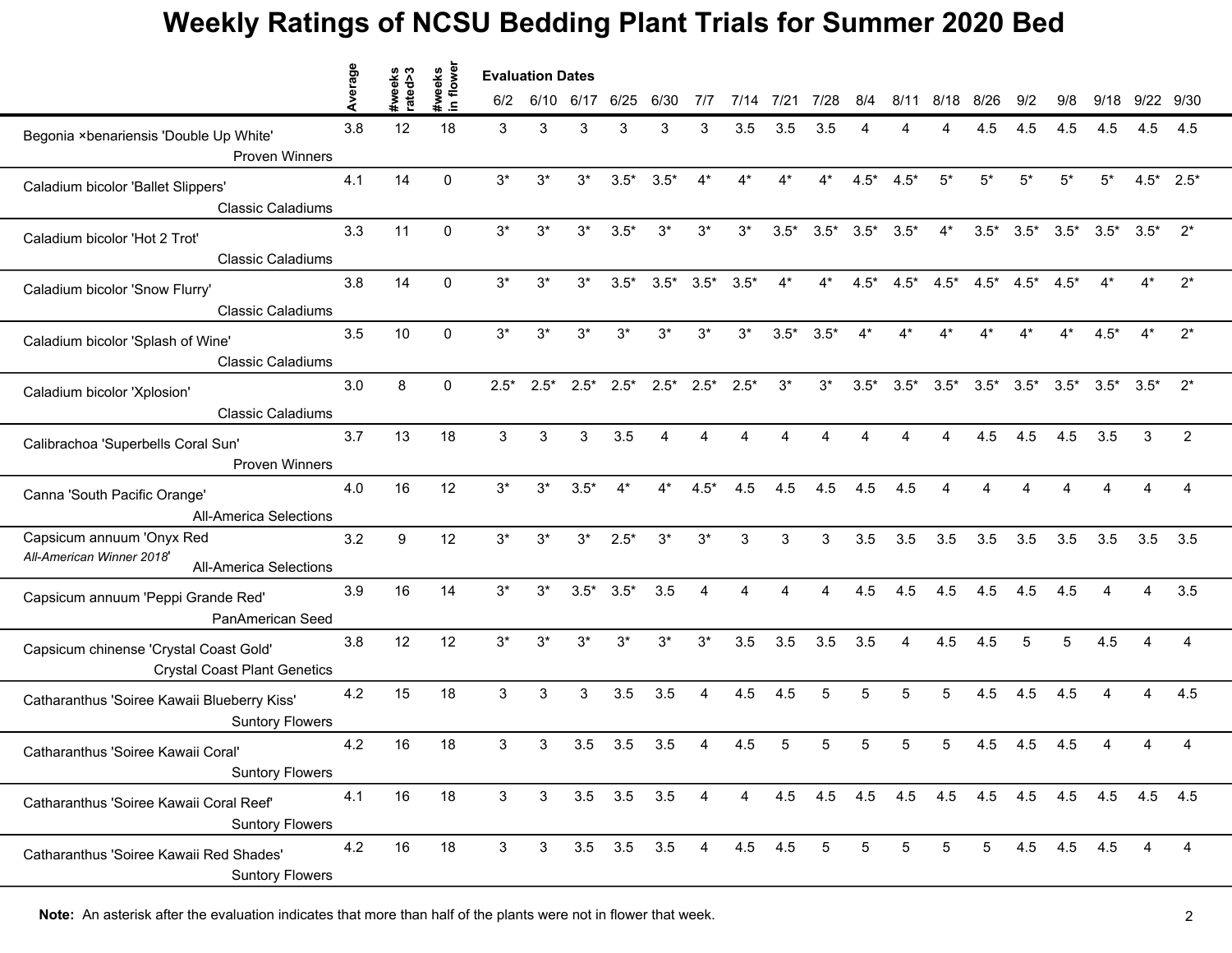|                                                                                                          | Average | S<br>weeks<br>ated>3 | flower<br>weeks |                | <b>Evaluation Dates</b> |                |                |      |                |      |      |                |                 |                |      |                |                        |         |                        |      |                |
|----------------------------------------------------------------------------------------------------------|---------|----------------------|-----------------|----------------|-------------------------|----------------|----------------|------|----------------|------|------|----------------|-----------------|----------------|------|----------------|------------------------|---------|------------------------|------|----------------|
|                                                                                                          |         | rate                 | $\mathbf{a}$    | 6/2            | 6/10                    | 6/17           | 6/25           | 6/30 | 7/7            | 7/14 | 7/21 | 7/28           | 8/4             | 8/11           | 8/18 | 8/26           | 9/2                    | 9/8     | 9/18                   | 9/22 | 9/30           |
| Catharanthus 'Soiree Kawaii White Peppermint'<br><b>Suntory Flowers</b>                                  | 4.1     | 16                   | 18              | 3              | 3                       | 3.5            | 3.5            | 3.5  | 3.5            | 4.5  |      |                | 5               | 5              |      | 5              | 4.5                    | 4.5     |                        | 3.5  | 3.5            |
| Catharanthus roseus '20OS01<br>light pink halo'<br><b>All-America Selections</b>                         | 3.6     | 14                   | 18              | 3              | 3.5                     | 3.5            | 3.5            | 3    | 3              | 4    |      |                |                 |                | Δ    | Δ              | $\boldsymbol{\Lambda}$ | 3.5     | 3                      | 3.5  | 3.5            |
| Catharanthus roseus 'Cora Lavender<br>20OS01C-1<br><b>All-America Selections</b>                         | 4.1     | 16                   | 17              | $3^*$          | 3                       | 3.5            | 3.5            | 4    | 4.5            | 4.5  | 4.5  | 4.5            | 4.5             | 4.5            | 4.5  | 4.5            | 4.5                    | 4.5     |                        | 4    | 3.5            |
| Catharanthus roseus 'Mega Bloom Orchid Halo<br>All-American Winner 2017<br><b>All-America Selections</b> | 3.3     | 10                   | 14              | $2^*$          | $2^*$                   | $2^*$          | $2^*$          | 2.5  | 3              | 3.5  | 4    |                | 4               | 4.5            | 4.5  | 4.5            | 4                      | 3.5     | 3.5                    | 3    | 3              |
| Catharanthus roseus 'Mega Bloom Pink Halo<br>All-American Winner 2017<br><b>All-America Selections</b>   | 4.0     | 15                   | 18              | 3              | 3                       | 3              | 3.5            | 3.5  | 4              | 4.5  | 4.5  | 5              | 4.5             | 4.5            | 4.5  | 4.5            | 4.5                    | 4.5     |                        | 3.5  | 3.5            |
| Catharanthus roseus 'Valiant Apricot Improved'<br>PanAmerican Seed                                       | 4.1     | 16                   | 17              | $3^*$          | 3                       | 3.5            | 3.5            | 3.5  | 4              | 4.5  | 5    | 5              | 4.5             | 4.5            | 4.5  | 5              | 5                      | 4.5     | $\boldsymbol{\Lambda}$ | 3.5  | $\overline{4}$ |
| Catharanthus roseus 'Valiant Burgundy'<br>PanAmerican Seed                                               | 4.0     | 13                   | 18              | 3              | 3                       | 3              | 3              | 3    | 3.5            | 4    | 4.5  | 4.5            | 4.5             | 4.5            | 4.5  | 4.5            | 4.5                    | 4.5     | 4                      | 4.5  | 4.5            |
| Catharanthus roseus 'Valiant Lilac'<br>PanAmerican Seed                                                  | 4.1     | 13                   | 15              | $3^*$          | 3                       | $3^*$          | $3^*$          | 3    | 3.5            |      | 4.5  | 5              | 4.5             | 4.5            | 5    | 5              | 4.5                    | 4.5     | 4.5                    | 4.5  | 4.5            |
| Catharanthus roseus 'Valiant Magenta'<br>PanAmerican Seed                                                | 4.1     | 15                   | 18              | 3              | 3                       | 3              | 3.5            | 3.5  | 4              | 4.5  | 5    | 5              | 4.5             | 4.5            | 4.5  | 4.5            | 4.5                    | 4.5     | 4.5                    |      | 4              |
| Catharanthus roseus 'Valiant Orchid<br>200S01C-2'<br>PanAmerican Seed & All-America Selections           | 3.9     | 16                   | 18              | 3              | 3                       | 3.5            | 3.5            | 4    | 4.5            | 4.5  | 5    | 5              | 4.5             | Δ              | Δ    | Δ              | $\boldsymbol{\Lambda}$ | 3.5     | 3.5                    | 4    | 3.5            |
| Catharanthus roseus 'Valiant Punch'<br>PanAmerican Seed                                                  | 4.2     | 15                   | 18              | 3              | 3                       | 3              | 3.5            | 3.5  | 4              | 4    | 5    | 5              | 4.5             | 5              | 4.5  | 5              | 4.5                    | 4.5     | 4                      | 4.5  | 4.5            |
| Celosia '20OS08<br>red'<br><b>All-America Selections</b>                                                 | 4.2     | 16                   | 18              | 3              | 3                       | 3.5            | 3.5            | 3.5  | 3.5            | 4    | 4.5  | 5              | 5               | 5              | 5    | 5              | 5                      | 5       | 4.5                    |      | 4              |
| Celosia '20OS09<br>rose'<br>All-America Selections                                                       | 4.3     | 17                   | 18              | 3              | 3.5                     | 3.5            | 3.5            | 3.5  |                | 4.5  |      |                |                 | 5              |      | 5              | 5                      | 5       | 4.5                    |      | 3.5            |
| Celosia argentea 'Asian Garden<br>All-American Winner 2017'<br><b>All-America Selections</b>             | 4.3     | 16                   | 18              | $\mathbf{3}$   | 3.5                     | 4              | 4              | 4    | 4.5            | 4.5  | 5    | 5              | $\overline{5}$  | 5              | 5    | 5 <sub>5</sub> |                        | 4.5 4.5 | 4                      | 3.5  | 3              |
| Celosia argentea 'Century Pink<br>20OS09C-2'<br>All-America Selections                                   | 3.6     | 13                   | 18              | 3 <sup>7</sup> |                         | $3.5\quad 3.5$ | $\overline{4}$ | 4    | $\overline{4}$ | 4.5  | 5    | 5 <sub>5</sub> | $5\phantom{.0}$ | 5 <sub>5</sub> | 4.5  | 4              | 4                      | 2.5     | $\overline{2}$         |      | $1.5$ 0.5      |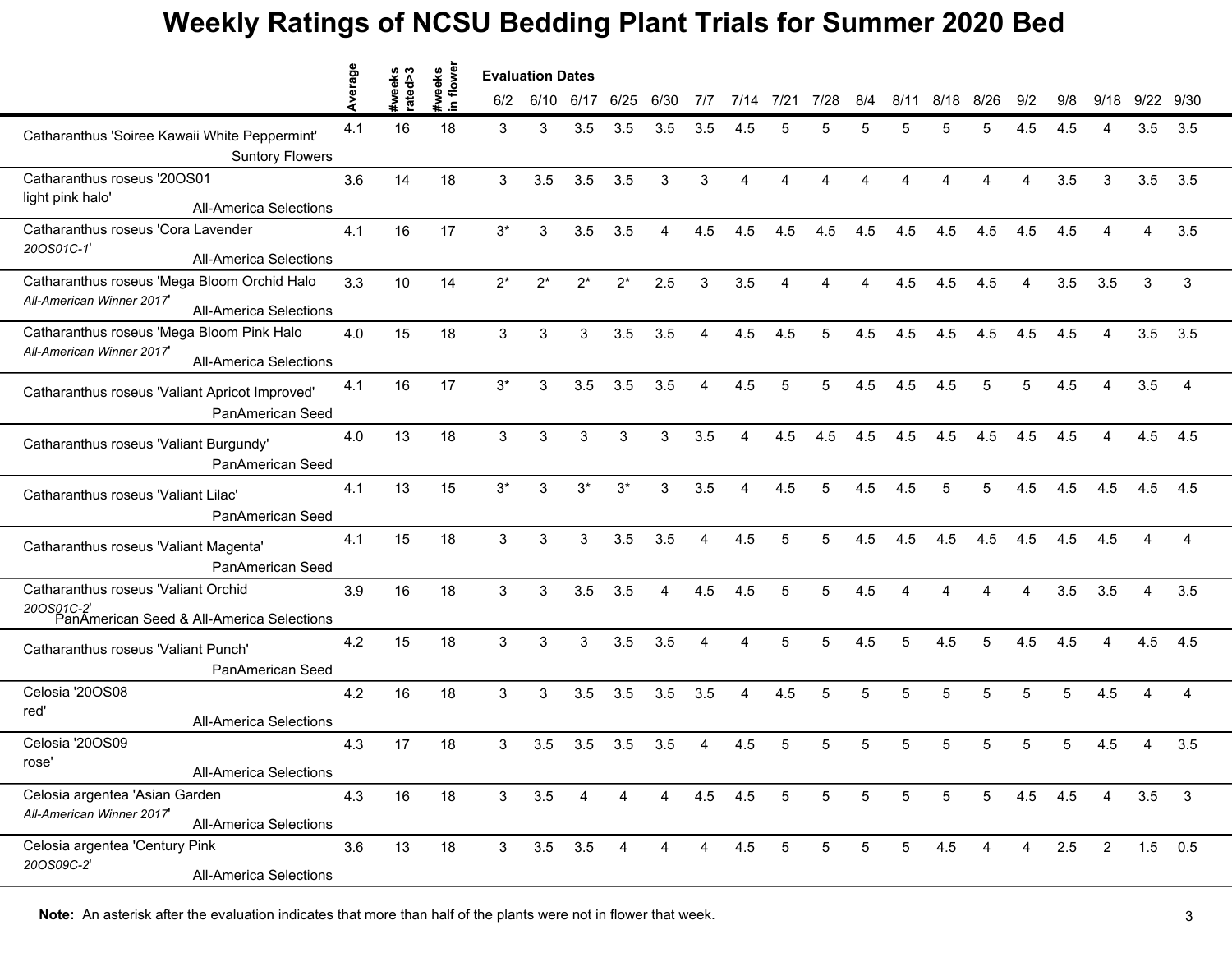|                                                         | werage | ě۶<br>€ | weeks<br>1 flowel | <b>Evaluation Dates</b> |       |        |                        |                        |        |        |        |        |                         |        |                                   |        |                        |                        |                 |                |                |
|---------------------------------------------------------|--------|---------|-------------------|-------------------------|-------|--------|------------------------|------------------------|--------|--------|--------|--------|-------------------------|--------|-----------------------------------|--------|------------------------|------------------------|-----------------|----------------|----------------|
|                                                         | ⋖      | rate    | $\mathbf{a}$      | 6/2                     | 6/10  | 6/17   | 6/25                   | 6/30                   | 7/7    | 7/14   | 7/21   | 7/28   | 8/4                     | 8/11   | 8/18                              | 8/26   | 9/2                    | 9/8                    | 9/18            | 9/22           | 9/30           |
| Celosia argentea var. argentea Spicata Group            | 3.8    | 13      | 12                | $3^*$                   | $3^*$ | $3^*$  | $3.5*$                 | $3.5*$                 |        | 4.5    | 4.5    | 4.5    | 4.5                     | 4.5    | 4.5                               | 4.5    |                        |                        | 3.5             | 3              | 3              |
| 'Sol Gekko Green'<br>PanAmerican Seed                   |        |         |                   |                         |       |        |                        |                        |        |        |        |        |                         |        |                                   |        |                        |                        |                 |                |                |
| Celosia argentea var. argentea Spicata Group            | 3.4    | 11      | 17                | 3                       | 3     | 3      | 3                      | 3.5                    | 3.5    | 4      | Δ      | Δ      | 4.5                     | 4.5    | 4.5                               | 4.5    | 4.5                    | $\boldsymbol{\Lambda}$ | 2.5             | 1.5            | $0^*$          |
| 'Sol Lizzard Leaf'<br>PanAmerican Seed                  |        |         |                   |                         |       |        |                        |                        |        |        |        |        |                         |        |                                   |        |                        |                        |                 |                |                |
| Celosia argentea var. cristata [Plumosa Group]          | 3.5    | 12      | 17                | 3                       | 3     | 3.5    | 3.5                    | 3.5                    | 3.5    | 4      | 4.5    | 5      | 5                       | 5      | 5                                 | 4.5    | $\boldsymbol{\Lambda}$ | 3                      | $\overline{2}$  | 1.5            | $0^*$          |
| 'Bright Sparks Scarlet<br><b>All-America Selections</b> |        |         |                   |                         |       |        |                        |                        |        |        |        |        |                         |        |                                   |        |                        |                        |                 |                |                |
| Celosia argentea var. cristata [Plumosa Group]          | 3.6    | 12      | 18                | 3                       | 3     | 3      | 3.5                    | 3.5                    | 3.5    | 3.5    | 4      | 4.5    | 4.5                     | 4.5    | 4.5                               | 4.5    | 4.5                    |                        | 3               | $\overline{2}$ |                |
| 'Castle Scarlet<br><b>All-America Selections</b>        |        |         |                   |                         |       |        |                        |                        |        |        |        |        |                         |        |                                   |        |                        |                        |                 |                |                |
| Celosia argentea var. cristata [Plumosa Group]          | 3.2    | 11      | 16                | 3                       | 3     | 3      | 3.5                    | 3.5                    | 3.5    | 3.5    | 4      | 4.5    | 4.5                     | 4.5    |                                   |        | 3.5                    | 3                      | 1.5             | $0.5*$         | $0^*$          |
| 'First Flame Purple'<br>PanAmerican Seed                |        |         |                   |                         |       |        |                        |                        |        |        |        |        |                         |        |                                   |        |                        |                        |                 |                |                |
| Celosia argentea var. cristata [Plumosa Group]          | 3.8    | 14      | 18                | 3                       | 3.5   | 3.5    | $\overline{4}$         | $\boldsymbol{\Lambda}$ |        |        | 4.5    | 5      | 5                       | 5      | 5                                 | 4.5    | 4.5                    | 3.5                    | $\overline{2}$  | 1.5            | $\overline{1}$ |
| 'First Flame Red'<br>PanAmerican Seed                   |        |         |                   |                         |       |        |                        |                        |        |        |        |        |                         |        |                                   |        |                        |                        |                 |                |                |
| Celosia argentea var. cristata [Plumosa Group]          | 3.6    | 13      | 15                | 3                       | 3.5   | 3.5    | $\boldsymbol{\Lambda}$ | 4                      | 4      | 4.5    | 5      | 5      | 5                       | 5      | 5                                 | 4.5    | $\boldsymbol{\Lambda}$ | 3                      | $1^*$           | $0^*$          | $0^*$          |
| 'First Flame Scarlet'<br>PanAmerican Seed               |        |         |                   |                         |       |        |                        |                        |        |        |        |        |                         |        |                                   |        |                        |                        |                 |                |                |
| Celosia argentea var. cristata [Plumosa Group]          | 3.4    | 12      | 18                | 3                       | 3     | 3.5    | 3.5                    | 3.5                    | 4      | 4.5    | 4.5    | 4.5    | 4.5                     | 4.5    | 4.5                               | 4      | 3.5                    | 2.5                    | 1.5             |                | 0.5            |
| 'First Flame Yellow Improved'<br>PanAmerican Seed       |        |         |                   |                         |       |        |                        |                        |        |        |        |        |                         |        |                                   |        |                        |                        |                 |                |                |
| Celosia argentea var. cristata [Plumosa Group]          | 3.9    | 15      | 18                | 3                       | 3.5   | 3.5    | 3.5                    |                        |        |        | 4.5    |        |                         | 5      | 4.5                               | 4.5    |                        |                        | 3.5             | 2.5            | 2              |
| 'Fresh Look Red<br><b>All-America Selections</b>        |        |         |                   |                         |       |        |                        |                        |        |        |        |        |                         |        |                                   |        |                        |                        |                 |                |                |
| Cleome 'Senorita Rosalita'                              | 3.7    | 12      | 18                | 3                       | 3     | 3.5    | $\overline{4}$         | 4                      | 4.5    | 4.5    | 5      | 4.5    | 4                       |        | Δ                                 | 4      | 3.5                    | 3                      | 3               | 2.5            | 2.5            |
| <b>Proven Winners</b>                                   |        |         |                   |                         |       |        |                        |                        |        |        |        |        |                         |        |                                   |        |                        |                        |                 |                |                |
| Colocasia esculenta 'Coffee Cups'                       | 4.2    | 16      | $\Omega$          | $3*$                    | $3^*$ | $3.5*$ | $4*$                   | $4^*$                  | $4.5*$ | $4.5*$ | $4.5*$ | $4.5*$ | $4.5*$                  | $4.5*$ | $4.5*$                            | $4.5*$ | $4.5*$                 | $4.5*$                 | $4.5*$          | $4.5^*$        | $4^*$          |
| Proven Winners                                          |        |         |                   |                         |       |        |                        |                        |        |        |        |        |                         |        |                                   |        |                        |                        |                 |                |                |
| Colocasia esculenta 'Heart of the Jungle'               | 4.2    | 16      | $\overline{2}$    | $3^*$                   | $3^*$ | $3.5*$ | $3.5*$                 | $3.5*$                 | $4^*$  | $4.5*$ | $4.5*$ | $4.5*$ | $4.5*$                  | $5^*$  | $5*$                              | $5^*$  | $4.5*$                 | $4.5*$                 | 4.5             | 4.5            | $4.5*$         |
| <b>Proven Winners</b>                                   |        |         |                   |                         |       |        |                        |                        |        |        |        |        |                         |        |                                   |        |                        |                        |                 |                |                |
| Cosmos bipinnatus '20OS13'                              | 2.6    | 5       | 3                 | $3^*$                   | 3*    | 3*     | 3*                     | $3^*$                  | $3^*$  | $3^*$  | $3^*$  | $3.5*$ | $3.5*$                  | $3.5*$ | 3.5                               | 3.5    | 2.5                    |                        | $1.5^*$ 0.5*    | 0*             | $0^*$          |
| All-America Selections                                  |        |         |                   |                         |       |        |                        |                        |        |        |        |        |                         |        |                                   |        |                        |                        |                 |                |                |
| Cosmos bipinnatus 'Apricot Lemonade                     | 2.7    | 4       | 7                 | $3^*$                   | $3^*$ |        |                        | $3^*$ 2.5* 2.5* 2.5*   |        | $3^*$  | $3^*$  |        |                         |        | $3^*$ $3.5^*$ $3.5^*$ $3.5$ $3.5$ |        |                        |                        | $3$ 2.5 1.5 1.5 |                | $\overline{1}$ |
| 20OS13C-1'<br><b>All-America Selections</b>             |        |         |                   |                         |       |        |                        |                        |        |        |        |        |                         |        |                                   |        |                        |                        |                 |                |                |
| Cosmos bipinnatus 'Sonata Pink                          | 2.7    | 3       | $\overline{2}$    | $3^*$                   | $3^*$ | $3^*$  | $3^*$                  | $3^*$                  | $3^*$  | $3^*$  | $3^*$  |        | $3.5^*$ $3.5^*$ $3.5^*$ |        | $3^*$                             |        | $3^*$ 2.5 <sup>*</sup> | $2^*$                  | $1^*$           | $\mathbf{1}$   | $\overline{1}$ |
| 20OS13C-2'<br><b>All-America Selections</b>             |        |         |                   |                         |       |        |                        |                        |        |        |        |        |                         |        |                                   |        |                        |                        |                 |                |                |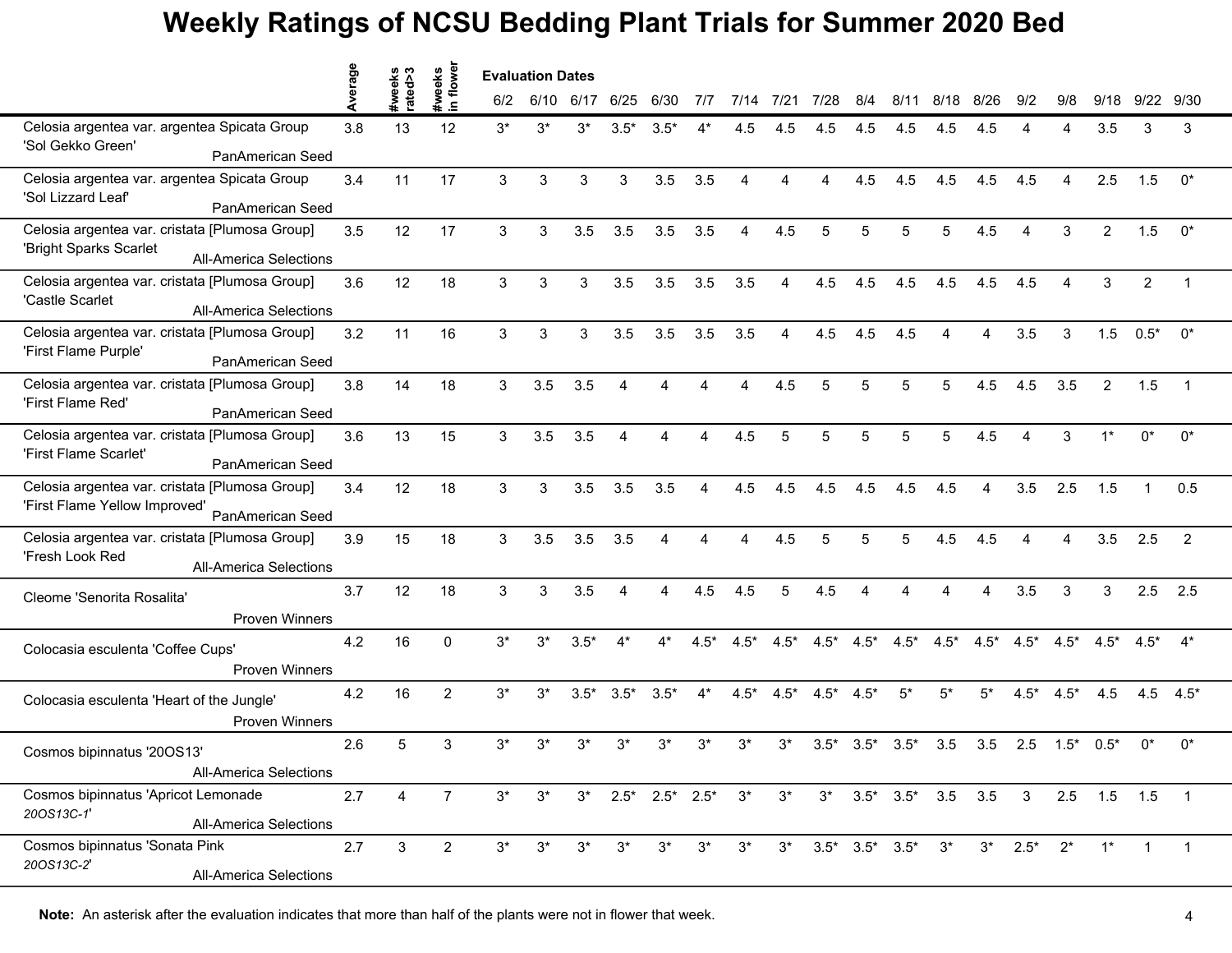|                                                                                   | erage |                   |                     | <b>Evaluation Dates</b> |           |        |                |        |                        |                         |        |                |                |                 |       |             |                        |                |                      |                |                |
|-----------------------------------------------------------------------------------|-------|-------------------|---------------------|-------------------------|-----------|--------|----------------|--------|------------------------|-------------------------|--------|----------------|----------------|-----------------|-------|-------------|------------------------|----------------|----------------------|----------------|----------------|
|                                                                                   |       | #weeks<br>rated>3 | #weeks<br>in flower | 6/2                     | 6/10 6/17 |        | 6/25           | 6/30   | 7/7                    | 7/14                    | 7/21   | 7/28           | 8/4            | 8/11            | 8/18  | 8/26        | 9/2                    | 9/8            | 9/18                 | 9/22           | 9/30           |
| Cucurbita moschata 'Autumn Frost'                                                 | 3.9   | 12                | 12                  |                         | $3^*$     | $3.5*$ |                |        | 4.5                    | 4.5                     | 5      | 5              |                | 5               | 4.5   | 3.5         | 3.5                    | 3              | 3                    | 3              | $3^*$          |
| PanAmerican Seed                                                                  |       |                   |                     |                         |           |        |                |        |                        |                         |        |                |                |                 |       |             |                        |                |                      |                |                |
| Cuphea 'FloriGlory Diana'                                                         | 4.1   | 16                | 18                  | 3                       | 3         | 3.5    | 3.5            | 3.5    | $\boldsymbol{\Lambda}$ | Δ                       | 4      | 4.5            | 4.5            | 4.5             | 4.5   | 4.5         | 4.5                    | 4.5            | 4.5                  | 4.5            | 4.5            |
| <b>All-America Selections</b>                                                     |       |                   |                     |                         |           |        |                |        |                        |                         |        |                |                |                 |       |             |                        |                |                      |                |                |
| Cuphea 'Vermillionaire'<br>Proven Winners                                         | 4.4   | 16                | 15                  | $3^*$                   | $3^*$     | $3.5*$ | 3.5            | 4      | 4                      | $\boldsymbol{\Lambda}$  | 4.5    | 5              | 5              | 5               | 5     | 5           | 5                      | 5              | 5                    | 4.5            | 4.5            |
|                                                                                   |       |                   |                     |                         |           |        |                |        |                        |                         |        |                |                |                 |       |             |                        |                |                      |                |                |
| Dahlia 'Dahlightful Crushed Crimson'<br>GardenChoice                              | 3.1   | 10                | 15                  | $3^*$                   | $3.5*$    | $3.5*$ | $\overline{4}$ | 4      | Δ                      | Δ                       | 3.5    | 3.5            | 3.5            | 3.5             | 3     | 3           | 2.5                    | $\overline{2}$ | 2                    | $\overline{2}$ | $\overline{2}$ |
| Dahlia 'Dahlightful Georgia Peach'                                                | 2.2   | $\mathbf{0}$      | $\Omega$            | $3^*$                   | 3*        | $3^*$  | $3^*$          | $2^*$  | $1.5*$                 | $2^*$                   | $2^*$  | $2^*$          | $2^*$          | $2^*$           | $2^*$ | $2^*$       | $2^*$                  | $2^*$          | $2^*$                | $2^*$          | $2^*$          |
| GardenChoice                                                                      |       |                   |                     |                         |           |        |                |        |                        |                         |        |                |                |                 |       |             |                        |                |                      |                |                |
| Dahlia 'Dahlightful Lively Lavender'                                              | 4.3   | 17                | 16                  | $3^*$                   | $3.5*$    | 3.5    | $\overline{4}$ | 4      | 4.5                    | 4.5                     | 4.5    | 4.5            | 4.5            | 4.5             | 5     | 4.5         | 4.5                    | 4.5            | 4.5                  | 4.5            | 4.5            |
| GardenChoice                                                                      |       |                   |                     |                         |           |        |                |        |                        |                         |        |                |                |                 |       |             |                        |                |                      |                |                |
| Dahlia 'Dahlightful Sultry Scarlet'<br>GardenChoice                               | 3.4   | 11                | 12                  | $3^*$                   | $3^*$     | $3^*$  | $3^*$          | $3^*$  | $3.5*$                 | 3.5                     | 3.5    | 3.5            | $\overline{4}$ | 4               | 4     | 4           | $\boldsymbol{\Lambda}$ | 3.5            | 3.5                  | 2.5            | $\overline{2}$ |
| Dahlia 'Dahlightful Tupelo Honey'                                                 | 4.0   | 18                | 15                  | $3.5*$                  | $4^*$     | $4^*$  | 4.5            | 4.5    | 4.5                    | 4.5                     | 4.5    | 4.5            | 4.5            |                 | 4     | 3.5         | 3.5                    | 3.5            | 3.5                  | $3.5$ $3.5$    |                |
| GardenChoice                                                                      |       |                   |                     |                         |           |        |                |        |                        |                         |        |                |                |                 |       |             |                        |                |                      |                |                |
| Dahlia 'Dalaya Raspberry'                                                         | 3.5   | 13                | 16                  | $3^*$                   | $3.5*$    | 3.5    | Δ              |        |                        |                         |        | 3.5            | 3.5            | 3.5             | 3.5   | 3.5         | 3.5                    | 3              | 3                    | 3              | 3              |
| Selecta One                                                                       |       |                   |                     |                         |           |        |                |        |                        |                         |        |                |                |                 |       |             |                        |                |                      |                |                |
| Delphinium elatum 'Dasante Blue'<br>Kieft Seed                                    | 2.3   | $\overline{4}$    | 5                   | $3^*$                   | $3^*$     | $3^*$  | $3^*$          | $3^*$  | $3^*$                  | 3.5                     | 3.5    | 3.5            | 3.5            | 3               | $2^*$ | $2^*$       | $1.5*$                 | $0^*$          | $0^*$                | $0^*$          | $0^*$          |
| Delphinium grandiflorum '20OS07                                                   | 1.4   | $\mathbf 0$       | $\Omega$            | $2^*$                   | $2^*$     | $2^*$  | $2^*$          | $2^*$  | $2^*$                  | $2^*$                   | $2^*$  | $2^*$          | $2^*$          | $2^*$           | $2^*$ | $1^*$       | $0.5*$                 | $0.5*$         | $0^*$                | $0^*$          | $0^*$          |
| light blue'<br><b>All-America Selections</b>                                      |       |                   |                     |                         |           |        |                |        |                        |                         |        |                |                |                 |       |             |                        |                |                      |                |                |
| Delphinium grandiflorum 'Blue Mirror                                              | 1.6   | $\mathbf 0$       | $\mathbf{0}$        | $2^*$                   | $2^*$     | $2^*$  | $2.5*$         | $2.5*$ | $2.5*$                 | $2.5*$                  | $2.5*$ | $2.5*$         | $2^*$          | $1.5^*$ $1.5^*$ |       | $1^*$       | $1^*$                  |                | $0.5^*$ 0.5* $0.5^*$ |                | $0^*$          |
| 20OS07C-2'<br><b>All-America Selections</b>                                       |       |                   |                     |                         |           |        |                |        |                        |                         |        |                |                |                 |       |             |                        |                |                      |                |                |
| Delphinium grandiflorum 'Summer Cloud<br>20OS07C-1                                | 1.6   | $\mathbf 0$       | 0                   | 3*                      | 3*        | $2.5*$ | $2^*$          | $2.5*$ | $2.5*$                 | $2.5*$                  | $2.5*$ | $2.5*$         | $1.5*$         |                 |       | $1^*$       |                        | $0.5*$         | n*                   | 0*             | $0^*$          |
| All-America Selections                                                            |       |                   |                     |                         |           |        |                |        |                        |                         |        |                |                |                 |       |             |                        |                |                      |                |                |
| Dianthus 'Supra Pink<br>All-American Winner 2017<br><b>All-America Selections</b> | 3.3   | 11                | 16                  | $3^*$                   | $3^*$     | 3      |                |        |                        |                         |        |                |                |                 |       |             |                        | 3              | 3                    | 3              | 3              |
| Echinacea 'Artisan Red Ombre'                                                     | 3.8   | 13                | 9                   | $3^*$                   | $3^*$     | $3^*$  | $3^*$          | $3^*$  |                        | $3.5^*$ $3.5^*$ $3.5^*$ |        | $\overline{4}$ | $\overline{4}$ | 4.5             |       | 4.5 4.5 4.5 |                        | 4.5            |                      | 4              | $4^*$          |
| Kieft Seed                                                                        |       |                   |                     |                         |           |        |                |        |                        |                         |        |                |                |                 |       |             |                        |                |                      |                |                |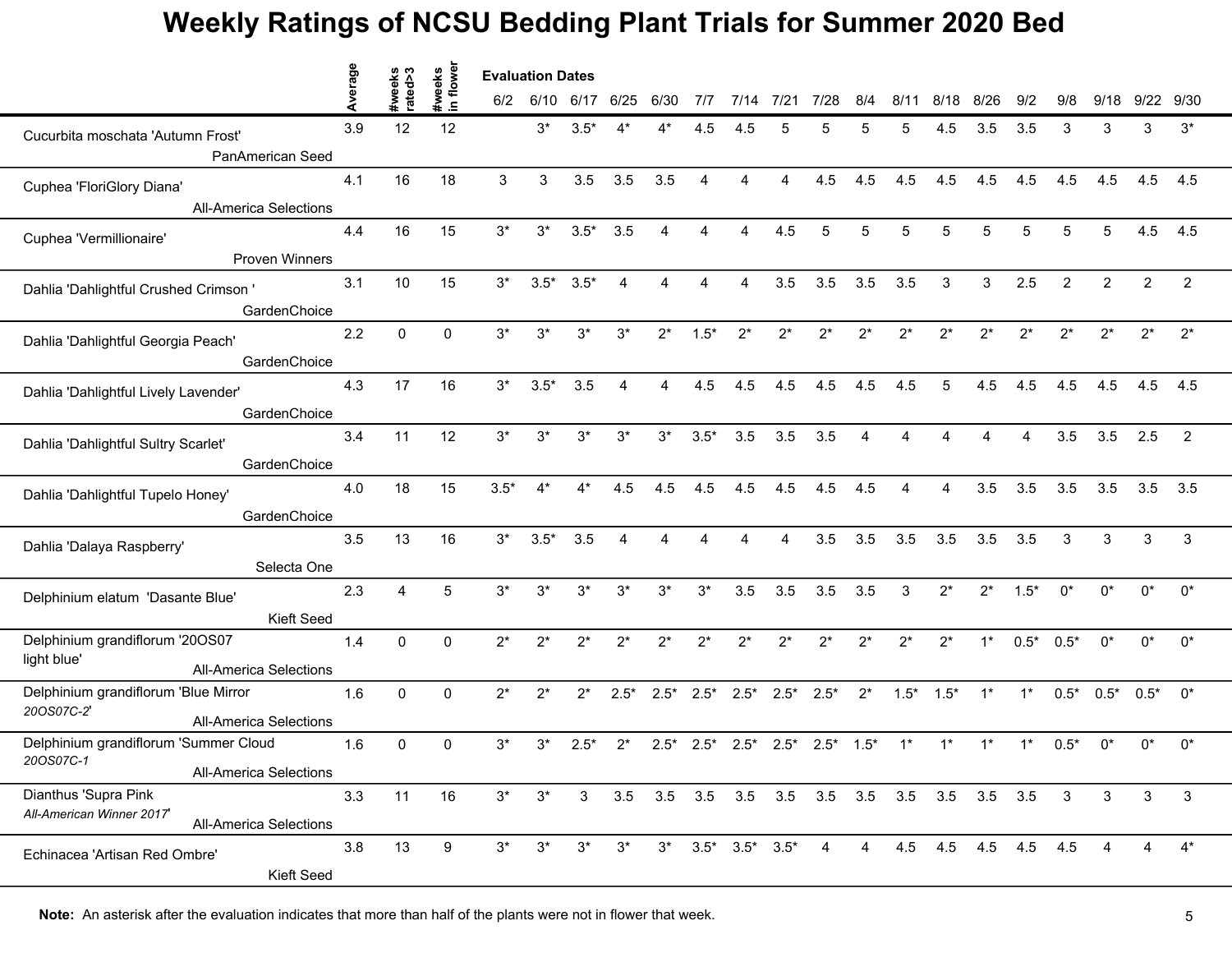|                                                                                                        | erage | ∾<br>weeks | #weeks<br>in flower |       | <b>Evaluation Dates</b>                                                                                                               |        |                                                                               |          |        |                |       |        |        |                |        |                           |                        |                |                |                |       |
|--------------------------------------------------------------------------------------------------------|-------|------------|---------------------|-------|---------------------------------------------------------------------------------------------------------------------------------------|--------|-------------------------------------------------------------------------------|----------|--------|----------------|-------|--------|--------|----------------|--------|---------------------------|------------------------|----------------|----------------|----------------|-------|
|                                                                                                        |       | rated>3    |                     | 6/2   | 6/10                                                                                                                                  | 6/17   | 6/25                                                                          | 6/30     | 7/7    | 7/14           | 7/21  | 7/28   | 8/4    | 8/11           | 8/18   | 8/26                      | 9/2                    | 9/8            | 9/18           | 9/22           | 9/30  |
| Echinacea 'Artisan Soft Orange'                                                                        | 4.1   | 15         | 10                  | $3^*$ | 3*                                                                                                                                    | $3^*$  | $3.5*$                                                                        | $3.5*$   |        |                |       | 4.5    | 4.5    | 4.5            | 4.5    | 4.5                       | 4.5                    | 4.5            | 4.5            | 4.5            | 4.5   |
| Kieft Seed                                                                                             |       |            |                     |       |                                                                                                                                       |        |                                                                               |          |        |                |       |        |        |                |        |                           |                        |                |                |                |       |
| Euryops pectinatus 'High Noon'                                                                         | 4.1   | 15         | 12                  | 3     | 3                                                                                                                                     | 3      | 3.5                                                                           | 4        | Δ      | $4*$           | $4^*$ | $4.5*$ | $4.5*$ | $4.5*$         | $4.5*$ | 4.5                       | 4.5                    | 4.5            | 4.5            | 4.5            | 4.5   |
| <b>Proven Winners</b>                                                                                  |       |            |                     |       |                                                                                                                                       |        |                                                                               |          |        |                |       |        |        |                |        |                           |                        |                |                |                |       |
| Evolvulus 'Blue My Mind'                                                                               | 4.0   | 15         | 16                  | $3^*$ | $3^*$                                                                                                                                 | 3      | 3.5                                                                           | 3.5      | 3.5    | 4              | 4     | 4.5    | 4.5    | 4.5            | 4.5    | 4.5                       | 5                      | 4.5            | 4.5            |                | 4     |
| <b>Proven Winners</b>                                                                                  |       |            |                     |       |                                                                                                                                       |        |                                                                               |          |        |                |       |        |        |                |        |                           |                        |                |                |                |       |
| Fragaria ×ananassa 'Berried Treasure Pink'<br><b>Proven Winners</b>                                    | 3.8   | 12         | 18                  | 3     | 3.5                                                                                                                                   | 3.5    | 4                                                                             | 4        |        | Δ              | 4.5   | 4.5    | 4.5    | 4.5            | 4.5    | 4.5                       | 3                      | 3              | 3              | 3              | 3     |
| Fragaria ×ananassa 'Berried Treasure Red'<br><b>Proven Winners</b>                                     | 3.6   | 13         | 18                  | 3     | 3.5                                                                                                                                   | 3.5    | 3.5                                                                           | 3.5      |        | 4.5            | 4.5   | 4.5    |        | 4.5            | 4.5    | 4.5                       | 3.5                    | 2.5            | $\mathcal{P}$  | $\overline{2}$ | 1.5   |
| Fragaria ×ananassa 'Berried Treasure White'<br><b>Proven Winners</b>                                   | 3.6   | 16         | 18                  | 3     | 3.5                                                                                                                                   | 3.5    | 3.5                                                                           | 3.5      | 3.5    | $\overline{4}$ | 3.5   | 3.5    | 4      |                | Δ      | Δ                         | 3.5                    | 3.5            | 3.5            | 3.5            | 3     |
| Gaillardia 'Heat It Up Scarlet'<br><b>Proven Winners</b>                                               | 3.8   | 16         | 18                  | 3     | 3                                                                                                                                     | 3.5    | 3.5                                                                           | 3.5      | 3.5    | 4              | Δ     |        |        |                |        |                           |                        |                |                |                | 4     |
| Gaillardia 'Heat It Up Yellow'<br><b>Proven Winners</b>                                                | 4.1   | 17         | 18                  | 3     | 3.5                                                                                                                                   | 3.5    | 3.5                                                                           | 3.5      | 3.5    | Δ              | 4     | 4.5    | 4.5    | 4.5            | 4.5    | 4.5                       | 4.5                    | 4.5            | 4.5            | 4.5            | 4.5   |
| Gomphrena pulchella 'Truffula Pink'<br><b>Proven Winners</b>                                           | 3.3   | 10         | 16                  | $3^*$ | 3                                                                                                                                     | 3      | 3.5                                                                           | 3.5      | $3.5*$ | 3.5            | 3.5   |        |        | 4.5            | 4.5    | 3.5                       | 3                      | 2.5            | $\mathcal{P}$  | 2.5            | 2.5   |
| Gypsophila muralis 'Gypsy White Improved<br>All-American Winner 2018'<br><b>All-America Selections</b> | 3.1   | 12         | 17                  | 3     | 3.5                                                                                                                                   | 4      | 4                                                                             | $\Delta$ |        | Δ              | 4     | 3.5    | 4      | 4.5            | 4      | 3.5                       | 2.5                    | $\overline{2}$ | $\overline{1}$ |                | $0^*$ |
| Helianthus 'Suncredible Yellow'<br><b>Proven Winners</b>                                               | 4.1   | 17         | 14                  | $3^*$ | $3.5*$                                                                                                                                | $3.5*$ | $4^*$                                                                         | 4        | 4      | 4.5            | 4.5   | 4.5    | 4.5    | 4.5            | 5      | 4.5                       | $\boldsymbol{\Lambda}$ |                |                |                | 4     |
| Hypoestes phyllostachya 'Hippo Red Improved'<br><b>Proven Winners</b>                                  | 3.6   | 16         | Δ                   | $3^*$ | $3.5*$                                                                                                                                | $3.5*$ | $4^*$                                                                         | $4^*$    | $3.5*$ | $3.5*$         | $4^*$ | 4*     | $4^*$  |                | $4^*$  | $3.5*$                    | $3.5*$                 | $3.5*$         | 3.5            | 3.5            | 3     |
| Impatiens hawkeri 'Infinity Blushing Crimson<br>Improved'<br><b>Proven Winners</b>                     | 2.6   | $\Omega$   | $\Omega$            | $3^*$ | $3^*$                                                                                                                                 | $3^*$  | 3*                                                                            | $3^*$    | $3^*$  | $3^*$          | $3^*$ | $2.5*$ | $2.5*$ | $2.5*$         | $2.5*$ | $2.5*$                    | $2^*$                  | $2^*$          | $2^*$          | 2*             | $2^*$ |
| Impatiens hawkeri 'Infinity Light Purple Improved'<br><b>Proven Winners</b>                            | 2.9   | 8          | 4                   | $3^*$ |                                                                                                                                       |        | $3.5^*$ $3.5^*$ $3.5^*$ $3.5^*$ $3.5^*$ $3.5^*$ $3.5^*$ $3.5^*$ $3.5^*$ $3^*$ |          |        |                |       |        |        | 3 <sup>1</sup> |        | $2.5$ $2.5$ $2.5^*$ $2^*$ |                        |                | $2^*$          | $2^*$          | 1.5   |
| Impatiens hawkeri 'Infinity Orange Improved'<br><b>Proven Winners</b>                                  | 3.5   | 17         | $\overline{1}$      |       | $3^*$ $3.5^*$ $3.5^*$ $3.5^*$ $3.5^*$ $3.5^*$ $3.5^*$ $3.5^*$ $3.5^*$ $3.5^*$ $3.5^*$ $3.5^*$ $3.5^*$ $3.5^*$ $3.5^*$ $3.5^*$ $3.5^*$ |        |                                                                               |          |        |                |       |        |        |                |        |                           |                        |                |                |                |       |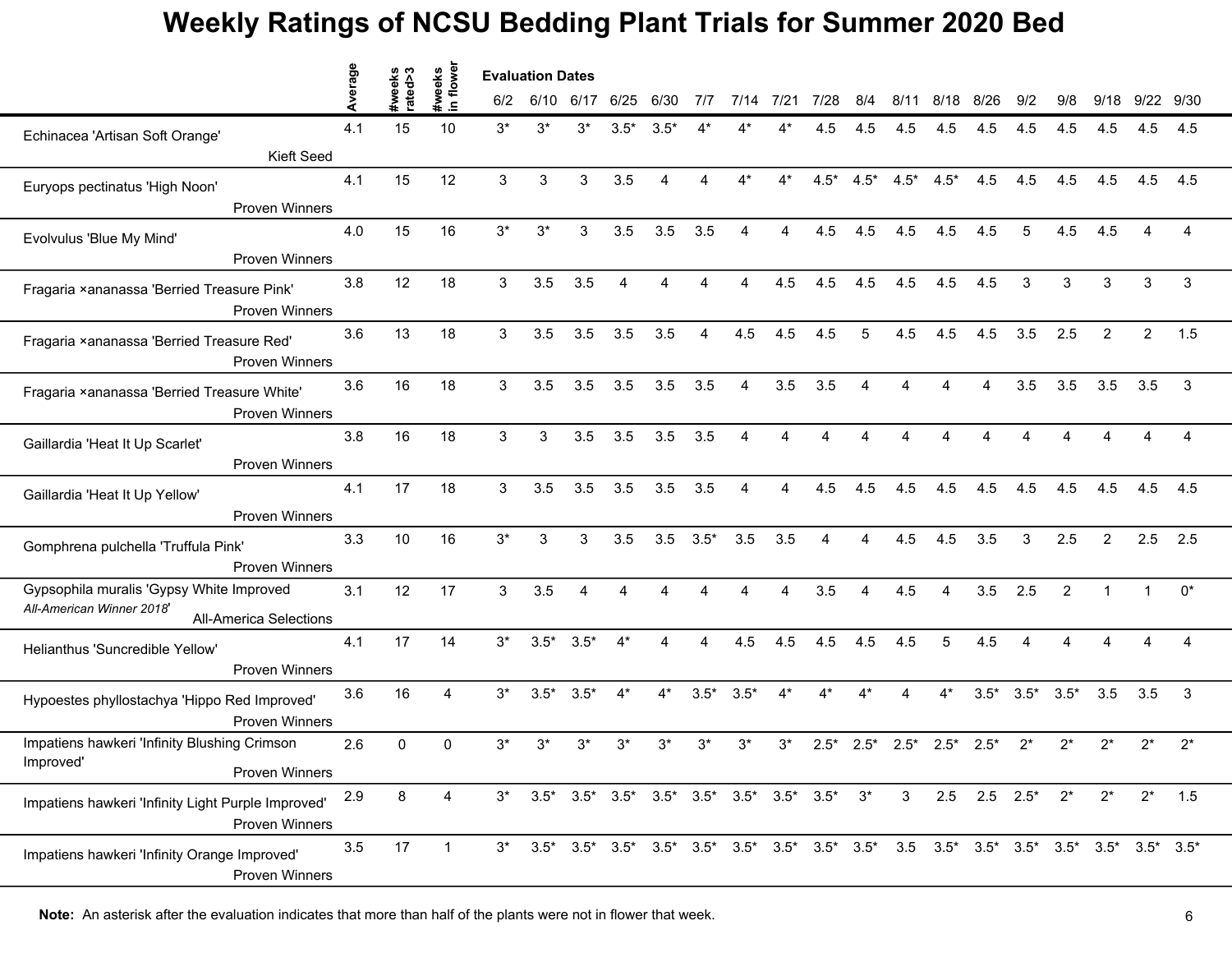|                                                                                             | verage |                   | flowe                | <b>Evaluation Dates</b> |        |                       |                |        |               |        |                |                        |       |        |                                                                                                                 |       |          |       |       |                        |                |
|---------------------------------------------------------------------------------------------|--------|-------------------|----------------------|-------------------------|--------|-----------------------|----------------|--------|---------------|--------|----------------|------------------------|-------|--------|-----------------------------------------------------------------------------------------------------------------|-------|----------|-------|-------|------------------------|----------------|
|                                                                                             |        | #weeks<br>rated>3 | #weeks<br>$\epsilon$ | 6/2                     | 6/10   | 6/17                  | 6/25           | 6/30   | 7/7           | 7/14   | 7/21           | 7/28                   | 8/4   | 8/11   | 8/18                                                                                                            | 8/26  | 9/2      | 9/8   | 9/18  | 9/22 9/30              |                |
| Impatiens walleriana 'Beacon Bright Red'<br>PanAmerican Seed                                | 3.1    | 3                 | 18                   | 3                       | 3      | 3                     | 3              | 3      | 3             | 3      | 3              | 3                      | 3.5   | 3.5    | 3.5                                                                                                             | 3     | З        | 3     | 3     | 3                      | 3              |
| Impatiens walleriana 'Beacon Coral'<br>PanAmerican Seed                                     | 3.7    | 15                | 16                   | $3^*$                   | $3^*$  | 3                     | 3.5            | 3.5    | 3.5           | 3.5    | 3.5            | $\boldsymbol{\Lambda}$ | 4.5   | 4.5    | $\boldsymbol{\Lambda}$                                                                                          | Δ     | $\Delta$ | 3.5   | 3.5   | $\boldsymbol{\Lambda}$ | 3.5            |
| Impatiens walleriana 'Beacon Orange'<br>PanAmerican Seed                                    | 3.1    | 6                 | 17                   | 3                       | 3      | 3                     | 3              | 3.5    | $3.5*$        | 3.5    | 3.5            | $\overline{4}$         | 3.5   | 3      | 3                                                                                                               | 3     | 3        | 2.5   | 2     | 2.5                    | 2.5            |
| Impatiens walleriana 'Beacon Rose'<br>PanAmerican Seed                                      | 3.3    | 10                | 18                   | 3                       | 3      | 3                     | 2.5            | 3      | 3             | 3      | 3.5            | 3.5                    | 3.5   | 3.5    | 3.5                                                                                                             | 3.5   | 3.5      | 3.5   | 3.5   | 3.5                    | 3              |
| Impatiens walleriana 'Beacon Salmon'<br>PanAmerican Seed                                    | 4.0    | 15                | 18                   | 3                       | 3      | 3                     | 3.5            | 3.5    | 3.5           |        |                | 4.5                    |       |        | 4.5                                                                                                             |       |          |       |       | 4.5                    | 4.5            |
| Impatiens walleriana 'Beacon Violet Shades'<br>PanAmerican Seed                             | 4.0    | 15                | 18                   | 3                       | 3      | 3                     | 3.5            | 3.5    | 3.5           | 3.5    | $\overline{A}$ | $\Delta$               | 4.5   | 4.5    | 5                                                                                                               | 5     | 4.5      | Δ     | 4.5   | 4.5                    | $\overline{4}$ |
| Impatiens walleriana 'Beacon White'<br>PanAmerican Seed                                     | 3.5    | 14                | 18                   | 3                       | 3      | 3                     | 3              | 3.5    | 3.5           | 3.5    | 4              | Δ                      |       |        | 4                                                                                                               | 3.5   | 3.5      | 3.5   | 3.5   | 3.5                    | 3.5            |
| Impatiens walleriana 'Super Elfin Bright Orange'<br>PanAmerican Seed                        | 2.8    | 5                 | 15                   | $2^*$                   | $2^*$  | $\overline{2}$        | $\overline{2}$ | 2.5    | $2.5*$        | 3      | 3              | 3                      | 3.5   | 3      | 3.5                                                                                                             | 3.5   | 3.5      | 3     | 3     | 3.5                    | 2.5            |
| Impatiens walleriana 'Super Elfin XP White'<br>PanAmerican Seed                             | 3.2    | 8                 | 14                   | 3                       | 3      | $2.5*$                | $2.5*$         | $3^*$  | $3^*$         | 3      | 3              | 3                      | 3.5   |        |                                                                                                                 | 3.5   | 3.5      | 3.5   | 3.5   | 3                      | 3.5            |
| Ipomoea batatas '01-010 Experimental Mini Black'<br><b>Crystal Coast Plant Genetics</b>     | 3.2    | 10                | 3                    | $3^*$                   | $3^*$  | $3.5*$                | $3.5*$         | $3.5*$ | 3.5           | 3.5    | $4*$           | 4.5                    | $4^*$ | $3.5*$ | $3.5*$                                                                                                          | $3^*$ | $3^*$    | $3^*$ | $3^*$ | $2^*$                  | $1^*$          |
| Ipomoea batatas '01-721 Experimental Compact<br>Red'<br><b>Crystal Coast Plant Genetics</b> | 4.3    | 15                | 5                    | $3^*$                   | $3^*$  | $3^*$                 | $3.5*$         | $3.5*$ | $3.5*$        | $3.5*$ | $4.5*$         | $5*$                   | 5*    | 5*     | 5*                                                                                                              | $5*$  | 5        | 5     | 5     | 5                      | 4.5            |
| Ipomoea batatas '01-916 Experimental Red Lace'<br><b>Crystal Coast Plant Genetics</b>       | 4.6    | 18                | 6                    | $3.5*$                  | $3.5*$ | $3.5*$                | $4^*$          | $4^*$  | $4.5*$        | $4.5*$ | $5*$           | $5*$                   | $5*$  | $5^*$  | $5*$                                                                                                            | 5     | 5        | 5     | 5     | 5                      | 4.5            |
| Ipomoea batatas 'Sweet Caroline Kiwi'<br>Proven Winners                                     | 4.6    | 18                | 1                    | $3.5*$                  | $3.5*$ | 4*                    | $4.5*$         | $4.5*$ | $4.5^{\circ}$ | 5'     |                |                        | 4.5'  |        |                                                                                                                 | 5*    |          |       |       | 5*                     | 4.5            |
| Ipomoea batatas 'Sweet Caroline Medusa Green'<br>Proven Winners                             | 4.1    | 16                | 3                    | $3^*$                   |        |                       |                |        |               |        |                |                        |       |        | $3^*$ $3.5^*$ $3.5^*$ $3.5^*$ $4^*$ $4.5^*$ $4.5^*$ $4.5^*$ $4.5$ $4.5$ $4.5^*$ $4.5^*$ $4.5^*$ $4.5^*$ $4.5^*$ |       |          |       |       | $4^*$                  | 4              |
| Lagerstroemia 'Cherry Delight'<br>GardenChoice                                              | 4.1    | 17                | 11                   |                         |        | $3^*$ $3.5^*$ $3.5^*$ | $4^*$          | $4^*$  |               | $4^*$  | $\overline{4}$ |                        |       |        | 4.5 4.5 4.5 4.5 4.5 4.5 4.5                                                                                     |       |          |       | 4.5   | 4                      | 4              |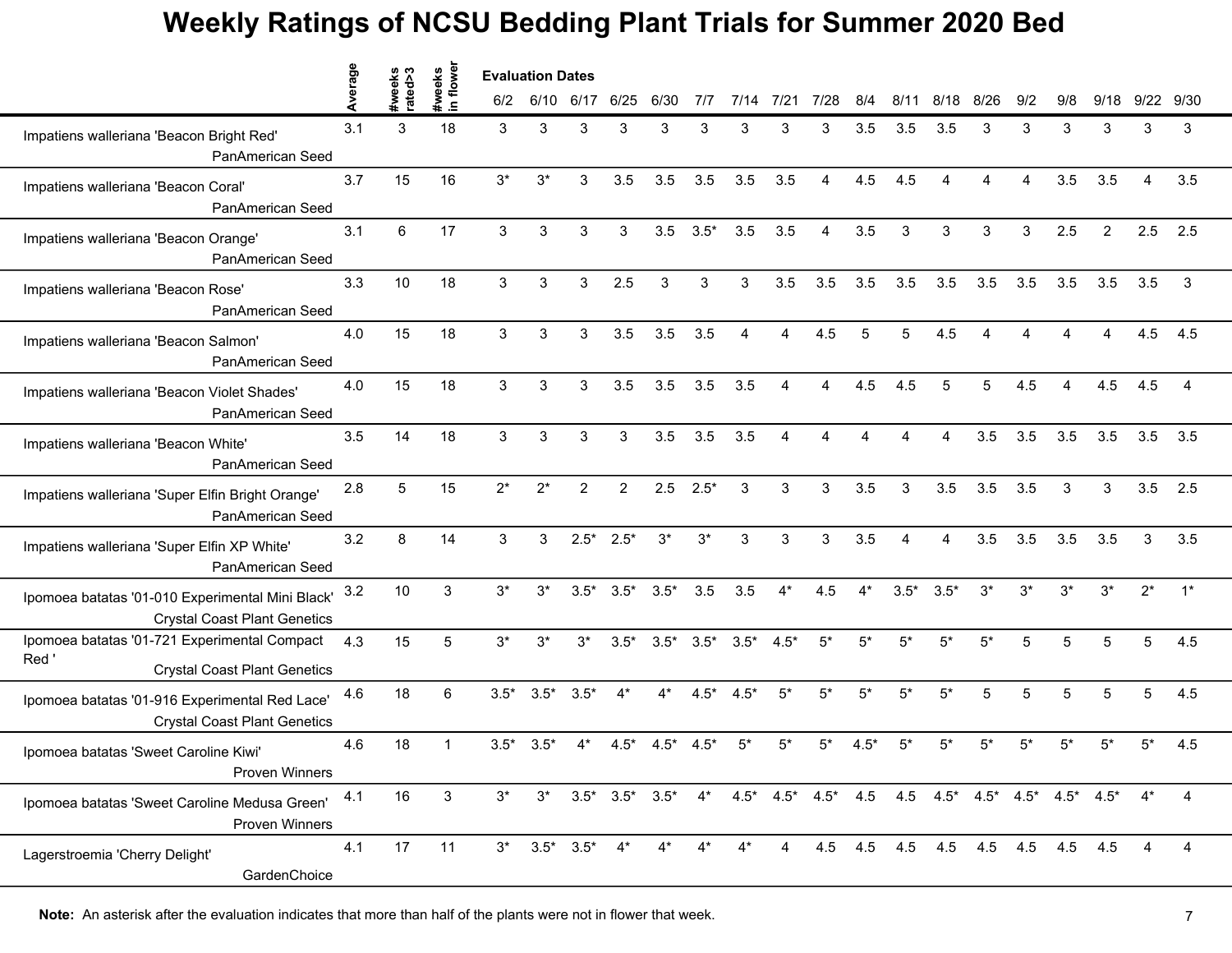|                                                                                 | erage   | #weeks<br>rated>3 | flower<br>#weeks | <b>Evaluation Dates</b> |        |                |                |                 |               |        |                |        |                |        |                                                                               |       |                        |                        |                 |           |                  |
|---------------------------------------------------------------------------------|---------|-------------------|------------------|-------------------------|--------|----------------|----------------|-----------------|---------------|--------|----------------|--------|----------------|--------|-------------------------------------------------------------------------------|-------|------------------------|------------------------|-----------------|-----------|------------------|
|                                                                                 |         |                   | $\blacksquare$   | 6/2                     |        | 6/10 6/17 6/25 |                | 6/30            | 7/7           | 7/14   | 7/21           | 7/28   | 8/4            | 8/11   | 8/18                                                                          | 8/26  | 9/2                    | 9/8                    | 9/18            | 9/22 9/30 |                  |
| Lagerstroemia 'Cotton Candy'                                                    | 3.9     | 17                | 11               | $3^*$                   | $3.5*$ | $3.5*$         | $3.5*$         | $3.5*$          | $3.5^{\circ}$ |        |                | 4.5    | 4.5            | 4.5    | 4.5                                                                           | 4.5   | 4.5                    | 4.5                    |                 | 3.5       | 3.5              |
| GardenChoice                                                                    |         |                   |                  |                         |        |                |                |                 |               |        |                |        |                |        |                                                                               |       |                        |                        |                 |           |                  |
| Lagerstroemia 'French Vanilla'                                                  | 3.9     | 17                | 11               | $3^*$                   | $3.5*$ | $3.5*$         | $3.5*$         | $3.5^*$ $3.5^*$ |               | $4^*$  | 4              | 4.5    | 4.5            | 4.5    | 4.5                                                                           | 4.5   | 4.5                    | $\boldsymbol{\Lambda}$ | 4               | 3.5       | 3.5              |
| GardenChoice                                                                    |         |                   |                  |                         |        |                |                |                 |               |        |                |        |                |        |                                                                               |       |                        |                        |                 |           |                  |
| Lagerstroemia 'Red Velvet'                                                      | 3.9     | 12                | 6                | $3^{\star}$             | $3^*$  | $3^*$          | $3^*$          | $3^*$           | $3^*$         | $3.5*$ | $4^*$          | $4.5*$ | $4.5*$         | $4.5*$ | $4.5*$                                                                        | 4.5   | 4.5                    | 4.5                    | 4.5             |           | 4                |
| GardenChoice                                                                    |         |                   |                  |                         |        |                |                |                 |               |        |                |        |                |        |                                                                               |       |                        |                        |                 |           |                  |
| Lantana camara 'Luscious Royale Cosmo'<br><b>Proven Winners</b>                 | 4.1     | 16                | 16               | $3*$                    | 3      | $3.5*$         | 4              | 4               | 4.5           | 4.5    | 4.5            | 4.5    | 5              | 5      | 4.5                                                                           | 4.5   | $\boldsymbol{\Lambda}$ | 4                      | 3.5             | 3.5       | 3.5              |
| Lantana camara 'Luscious Royale Red Zone'<br><b>Proven Winners</b>              | 3.9     | 16                | 16               | $3^*$                   | $3^*$  | 3.5            |                |                 |               | 4.5    | 4.5            | 4.5    |                | 4.5    |                                                                               |       |                        |                        | 3.5             | 3.5       | 3.5              |
| Lobelia ×speciosa 'Starship Blue'<br>Kieft Seed                                 | 3.8     | 15                | 13               | $3^*$                   | $3^*$  | $3.5*$         | $3.5*$         | $3.5*$          | 3.5           | 3.5    | $\overline{4}$ | 4.5    | 4.5            | 4.5    | 4.5                                                                           | 4.5   | 4.5                    | 4                      | 3.5             | 3.5       | 2.5              |
| Lobelia ×speciosa 'Starship Burgundy'<br>Kieft Seed                             | 3.2     | 11                | $\Delta$         | $3^*$                   | $3^*$  | $3^*$          | $3.5*$         | $3.5^*$ $3.5^*$ |               | $3.5*$ | $3.5*$         | $4^*$  | $4^*$          | $4^*$  | 4*                                                                            | Δ     | $\Delta$               | 3                      | $\overline{2}$  | $1.5*$    | $\overline{1}^*$ |
| Lobelia ×speciosa 'Starship Deep Rose'<br>Kieft Seed                            |         |                   |                  |                         |        |                |                |                 |               |        |                |        |                |        |                                                                               |       |                        |                        |                 |           |                  |
| Lobelia ×speciosa 'Starship Scarlet Bronze Leaf'<br>Kieft Seed                  | 3.1     | 10                | 3                | $3^*$                   | $3^*$  | $3^*$          | $3^*$          | $3.5*$          | $3.5*$        | $3.5*$ | $3.5*$         | $4^*$  |                | $4.5*$ | 4.5                                                                           | 4.5   |                        | $2^*$                  | $1^*$           | $0.5*$    | 0*               |
| Lobelia erinus 'Laguna Sky Blue Improved'<br><b>Proven Winners</b>              | 2.7     | $6\phantom{a}$    | 12               | 3                       | 3.5    | $\overline{4}$ | $\overline{4}$ | 4.5             | 4.5           | 4      | 3              | 3      | 2.5            | 2.5    | $\overline{2}$                                                                | $2^*$ | $2^*$                  | $2^*$                  | $1.5*$          | $0.5^*$   | $0^*$            |
| Lobularia 'White Knight'<br><b>Proven Winners</b>                               | 3.2     | $\overline{7}$    | 18               | 3                       | 3.5    | 3              | 3              | 3               | 3             | 3.5    | 3              | 3.5    | $\overline{4}$ | 4      | 3.5                                                                           | 3.5   | 3                      | 2.5                    | 2.5             | 2.5       | 3                |
| Lobularia maritima 'Moonlight Knight'<br><b>Proven Winners</b>                  | 3.6     | 12                | 18               | 3                       | 3      | 3.5            | 4              | Δ               | 4             | 4.5    | 4              | 4.5    | 4.5            | 4.5    | 4                                                                             | 3.5   | 3.5                    | 2.5                    | 2.5             | 2.5       | 2.5              |
| Nepeta '20OS14<br>white'<br>All-America Selections                              | 3.4     | 10                | 12               | $2.5*$                  | 3*     | 3*             | $3.5*$         | $3.5*$          | 3.5           | 3.5    |                | 4.5    | 4.5            | 4.5    | 3.5                                                                           | 3.5   | 3                      | 3                      | 2.5             |           | $2.5$ $2.5^*$    |
| Nepeta 'Sylvester Blue'<br>GardenChoice                                         | $3.8\,$ | 15                | 12               | $3^*$                   | $3^*$  | $3^*$          | $3.5*$         | $4^*$           | $4^*$         | 4      | $\overline{4}$ |        | 4.5 4.5 4.5    |        | 4                                                                             | 4     | 4                      |                        | 3.5 3.5 3.5 3.5 |           |                  |
| Nepeta subsessilis 'Blue Panther<br>20OS14C-1'<br><b>All-America Selections</b> | 3.3     | 12                | 9                | $2.5*$                  | $3^*$  | $3^*$          | $3^*$          | $3^*$           | $3^*$         |        |                |        |                |        | $3.5^*$ $3.5^*$ $3.5^*$ $3.5$ $3.5$ $3.5$ $3.5$ $3.5$ $3.5$ $3.5$ $3.5$ $3.5$ |       |                        |                        |                 |           |                  |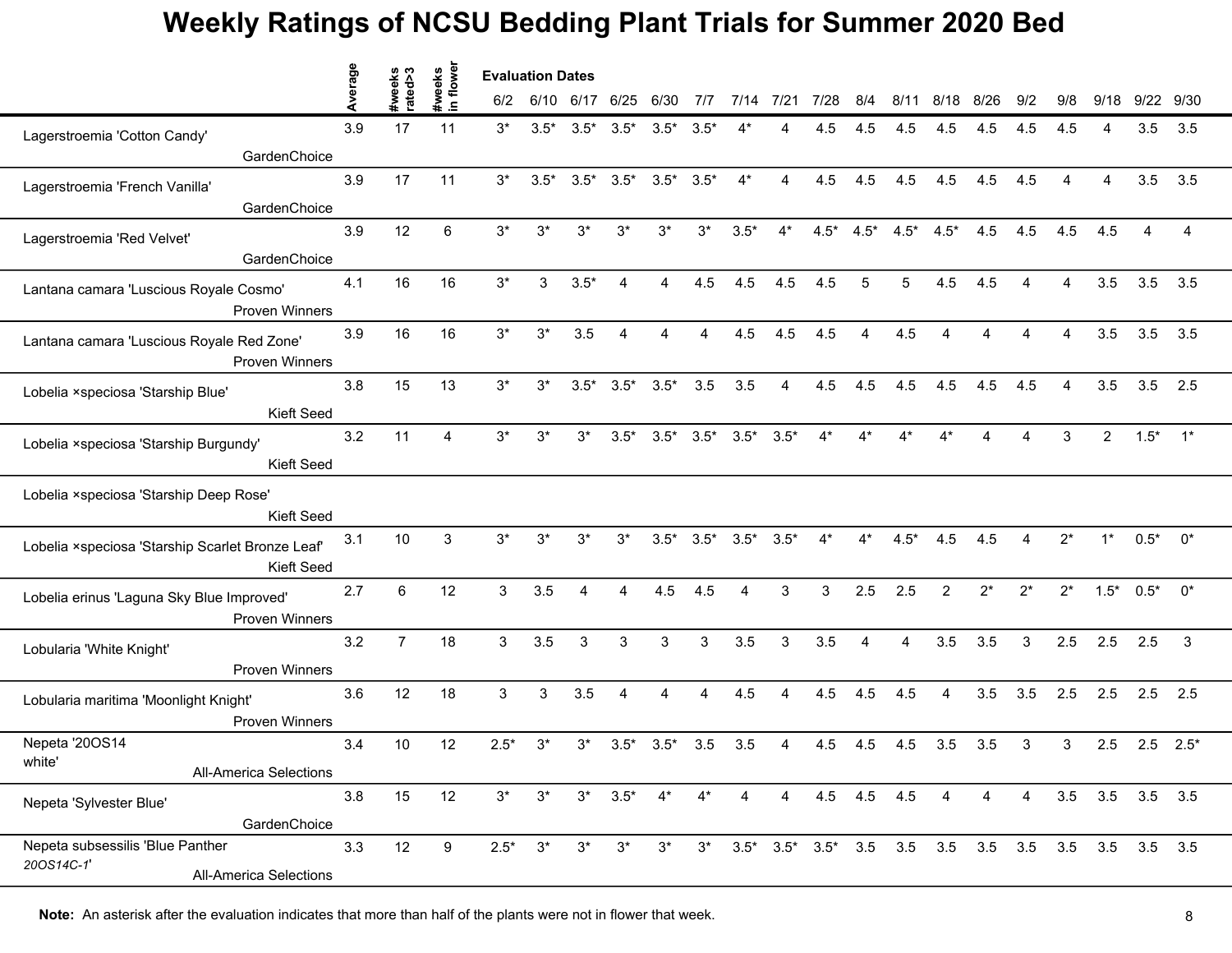|                                                                                                     | Average | s<br>s<br>sxeks | weeks<br>n flower | <b>Evaluation Dates</b> |              |                |        |                 |        |                     |       |                 |     |                        |                        |                        |                |                |                |                 |                |
|-----------------------------------------------------------------------------------------------------|---------|-----------------|-------------------|-------------------------|--------------|----------------|--------|-----------------|--------|---------------------|-------|-----------------|-----|------------------------|------------------------|------------------------|----------------|----------------|----------------|-----------------|----------------|
|                                                                                                     |         | ate             | $\mathbf{C}$      | 6/2                     | 6/10         | 6/17 6/25      |        | 6/30            | 7/7    | 7/14                | 7/21  | 7/28            | 8/4 | 8/11                   | 8/18                   | 8/26                   | 9/2            | 9/8            | 9/18           | 9/22            | 9/30           |
| Nepeta subsessilis 'Pink Panther                                                                    | 2.6     | $\mathbf{0}$    | 11                | $2.5*$                  | $3^*$        | $2.5*$         | $2.5*$ | $2.5*$          | $2.5*$ | $2.5*$              | 2.5   | 3               | 3   | 3                      | 3                      | 3                      | 2.5            | 2.5            | 2.5            | 2.5             | 2              |
| 20OS14C-2'<br><b>All-America Selections</b>                                                         |         |                 |                   |                         |              |                |        |                 |        |                     |       |                 |     |                        |                        |                        |                |                |                |                 |                |
| Osteospermum ecklonis 'Bright Lights Red'<br><b>Proven Winners</b>                                  | 3.4     | 12              | 13                | $3^*$                   | $3^*$        | 3.5            | 3.5    | 3.5             | 3.5    | 3.5                 | 3.5   | 4               | 4   | $\boldsymbol{\Lambda}$ | $\boldsymbol{\Lambda}$ | 3.5                    | 3.5            | 3              | $3^*$          | $2.5*$          | $2^*$          |
| Penstemon barbatus 'Twizzle Purple<br>All-American Winner 2017<br><b>All-America Selections</b>     | 3.7     | 16              | 4                 | $3^*$                   | $3^*$        | $3.5*$         | $3.5*$ | $3.5^*$ $3.5^*$ |        | $3.5*$              | 4     | 4               | 4.5 | $\boldsymbol{\Lambda}$ | 4*                     | 4*                     | $4^*$          | $4^*$          | $3.5*$         | $3.5^*$ $3.5^*$ |                |
| Pentas lanceolata 'Sunstar Pink'<br><b>Proven Winners</b>                                           | 2.9     | $\Omega$        | 11                | $3^*$                   | $3^*$        | $3^*$          | $3^*$  | 3               | $3^*$  | $3^*$               | $3^*$ | 3               | 3   | 3                      | 3                      | 3                      | 3              | 3              | 3              | 2.5             | 2.5            |
| Pentas lanceolata 'Sunstar Red'<br>Proven Winners                                                   | 3.9     | 15              | 13                | $3^*$                   | 3*           | $3^*$          | $3.5*$ | $3.5*$          | 3.5    | 3.5                 | 3.5   |                 |     | 4.5                    | 4.5                    | 4.5                    | 4.5            | 4.5            | 4.5            | 4.5             | 4.5            |
| Petunia 'Supertunia Indigo Charm'<br>Proven Winners                                                 | 3.3     | 12              | 18                | 3                       | 3            | 3.5            | 3.5    | 3.5             | 3.5    | 3.5                 | 3.5   | 4               | 4.5 | 4.5                    | 4.5                    | 4.5                    | $\overline{4}$ | 2.5            | 1.5            | 1.5             | $\overline{1}$ |
| Petunia 'Supertunia Mini Vista Pink Star'<br><b>Proven Winners</b>                                  | 4.1     | 15              | 18                | 3                       | 3.5          | $\overline{4}$ | 4.5    | 4.5             | 4.5    | 5                   | 5     | 5               | 5   | 5                      | $\boldsymbol{\Lambda}$ | $\boldsymbol{\Lambda}$ | $\Delta$       | 4              | 3.5            | 3               | 2              |
| Petunia 'Supertunia Royal Velvet Improved'<br><b>Proven Winners</b>                                 | 3.3     | 13              | 17                | 3                       | 3.5          | 3.5            | 3.5    | 3.5             | 3.5    | 3.5                 | 4     | 4.5             | 4.5 | 5                      | 5                      | 4.5                    | 4              | $\overline{2}$ |                | 0.5             | $0^*$          |
| Petunia 'Supertunia Vista Bubblegum'<br>Proven Winners                                              | 3.9     | 13              | 18                | 3                       | 3            | 3.5            |        |                 | 4.5    |                     |       |                 |     | 5                      | 4.5                    | 5                      | 5              | 4.5            | 2.5            | 1.5             | 0.5            |
| Petunia ×hybrida 'ColorRush Pink'<br><b>Ball FloraPlant</b>                                         | 4.1     | 14              | 18                | 3                       | 3.5          | 4              | 4.5    | 4.5             | 4.5    | 4.5                 | 5     | 4.5             | 5   | 5                      | 4.5                    | 5                      | 5              | 4.5            | 3              | $\overline{2}$  | $\overline{1}$ |
| Petunia ×hybrida 'ColorRush White'<br><b>Ball FloraPlant</b>                                        | 3.8     | 13              | 18                | 3                       | 3.5          | $\overline{4}$ | 4.5    | 4.5             | 4.5    | 4.5                 | 5     | 5               | 5   | 4.5                    | 4.5                    | 4.5                    | 3.5            | 2.5            | $\overline{2}$ | 1.5             | $\overline{1}$ |
| Petunia ×hybrida 'Easy Wave Silver'<br>PanAmerican Seed                                             | 3.0     | 10              | 15                | 3                       | 3.5          | 4              | 4.5    | 4.5             | 4.5    | 4.5                 | 4.5   | 4.5             | 4.5 | 3.5                    | 2.5                    | $\overline{2}$         | 1.5            | $\mathbf{1}$   | $0.5*$         | $0.5^*$ 0.5*    |                |
| Petunia ×hybrida 'Easy Wave Violet'<br>PanAmerican Seed                                             | 2.6     | $\overline{7}$  | 12                | 3                       | 3            | 3              | 3      | 3               |        | 4.5                 |       |                 |     | 4.5                    |                        | n*                     | n*             |                | n*             | ሰ*              | $0^*$          |
| Petunia ×hybrida 'Shock Wave Purple Tie Dye'<br>PanAmerican Seed                                    | 3.1     | 11              | 15                | $\mathbf{3}$            | $\mathbf{3}$ | $3.5\quad 3.5$ |        | 3.5             | 4      | $\overline{4}$      |       | 4.5 4.5 4.5 4.5 |     |                        | 4                      | 3.5                    | $\mathbf{3}$   |                | $1.5 \t 0.5^*$ | $0^*$           | $0^*$          |
| Petunia ×hybrida 'Wave Carmine Velour<br>All-American Winner 2019'<br><b>All-America Selections</b> | 3.5     | 11              | 16                | $3^*$                   | $3^*$        | $\mathbf{3}$   |        |                 |        | 3.5 3.5 3.5 4.5 4.5 |       | 5               | 5   |                        |                        | Δ                      |                | 2              | 2              | $\overline{2}$  | $\overline{2}$ |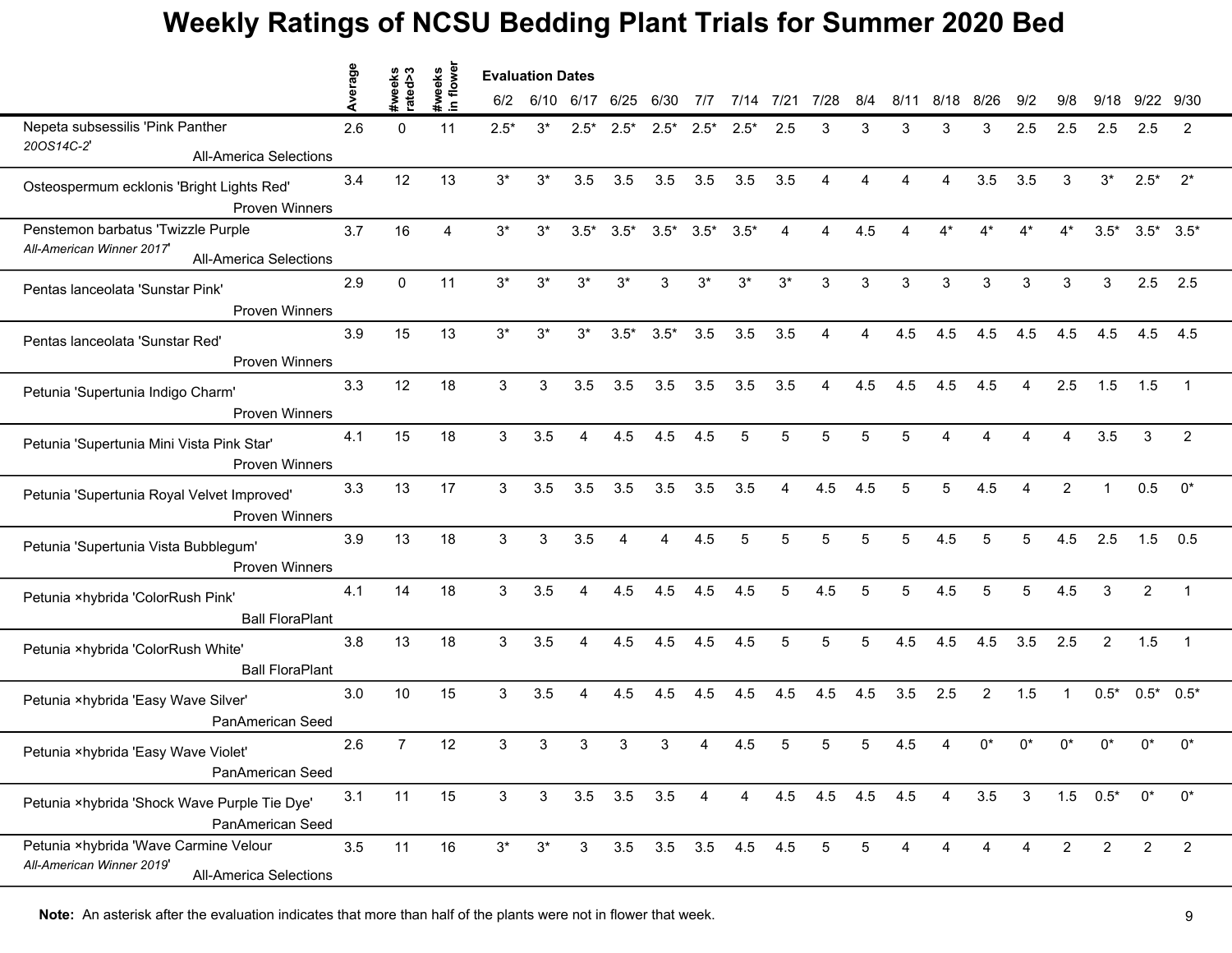|                                                            | erage | weeks<br>tted>3 | flower<br>weeks | <b>Evaluation Dates</b> |                |                |                |                   |                |                |                |                |              |                 |                 |       |                        |                |                |            |                |
|------------------------------------------------------------|-------|-----------------|-----------------|-------------------------|----------------|----------------|----------------|-------------------|----------------|----------------|----------------|----------------|--------------|-----------------|-----------------|-------|------------------------|----------------|----------------|------------|----------------|
|                                                            |       |                 | $\mathbf{C}$    | 6/2                     | 6/10           | 6/17           | 6/25           | 6/30              | 7/7            | 7/14           | 7/21           | 7/28           | 8/4          | 8/11            | 8/18            | 8/26  | 9/2                    | 9/8            | 9/18           | 9/22       | 9/30           |
| Phlox 'Gisele Purple'                                      | 1.5   | $\mathbf{0}$    | 12              | 3                       | 3              | 2.5            | 2.5            | 3                 | 3              | 3              | 2              | 1.5            | $1.5*$       | $0.5*$          | 0.5             | 0.5   | 0.5                    | n*             | n*             | n*         | $^{\circ}$     |
| Selecta One                                                |       |                 |                 |                         |                |                |                |                   |                |                |                |                |              |                 |                 |       |                        |                |                |            |                |
| Phlox 'Gisele Red'                                         | 2.6   | $\overline{2}$  | 15              | 3                       | 3              | 3              | 3              | 3                 | 3              | 3              | 3.5            | 3.5            | 3            | 3               | 3               | 3     | $\overline{2}$         | $\overline{2}$ | $1.5*$         | $1^*$      | $0^{\ast}$     |
| Selecta One                                                |       |                 |                 |                         |                |                |                |                   |                |                |                |                |              |                 |                 |       |                        |                |                |            |                |
| Phlox 'Gisele Scarlet'                                     | 0.9   | 0               | $\overline{7}$  | $\overline{2}$          | $\overline{2}$ | $\overline{2}$ | $\overline{2}$ | $\overline{2}$    | $\overline{2}$ | $\overline{2}$ | $1^*$          | $1^*$          | $0^*$        | $0^*$           | $0^*$           | $0^*$ | n*                     | U <sub>*</sub> | $0^*$          | n*         | $0^*$          |
| Selecta One                                                |       |                 |                 |                         |                |                |                |                   |                |                |                |                |              |                 |                 |       |                        |                |                |            |                |
| Rudbeckia 'American Gold Rush'                             | 4.0   | 15              | 11              | $3^*$                   | $3.5*$         | $3.5*$         | $4^*$          | $4^*$             | $4.5*$         | $4.5*$         | 4.5            | 4.5            | 4            | 4.5             | 5               | 4.5   | 4.5                    | 4.5            | 3.5            | 3          | 3              |
| <b>All-America Selections</b>                              |       |                 |                 |                         |                |                |                |                   |                |                |                |                |              |                 |                 |       |                        |                |                |            |                |
| Rudbeckia 'Minibeckia Flame'                               | 3.8   | 14              | 15              | 3.5                     | 3.5            | 4              | 4.5            | 4.5               | 4.5            | 5              |                | 5              | 4.5          | 4.5             |                 | Δ     | 3.5                    | 2.5            | $2.5^*$        | $1.5^*$ 1* |                |
| GardenChoice                                               |       |                 |                 |                         |                |                |                |                   |                |                |                |                |              |                 |                 |       |                        |                |                |            |                |
| Ruellia simplex 'Machu Morado'                             | 4.0   | 16              | 12              | $3^*$                   | $3^*$          | $3.5*$         | $3.5*$         | $3.5^*$ $3.5^*$   |                | $\overline{4}$ | 4.5            | 4.5            | 4.5          | 4.5             | 4.5             | 4.5   | 4.5                    | 4.5            | 4.5            | 4          | $\overline{4}$ |
| <b>Proven Winners</b>                                      |       |                 |                 |                         |                |                |                |                   |                |                |                |                |              |                 |                 |       |                        |                |                |            |                |
| Salvia 'Rockin' Blue Suede Shoes'                          | 4.2   | 17              | 15              | $3^*$                   | $3.5*$         | $3.5*$         | 3.5            | 3.5               | $\overline{A}$ | 4              | 4              | 4.5            | 5            | 5               | $\overline{5}$  | 5     | 4.5                    | 4.5            | 4.5            | 4.5        | 4.5            |
| <b>Proven Winners</b>                                      |       |                 |                 |                         |                |                |                |                   |                |                |                |                |              |                 |                 |       |                        |                |                |            |                |
| Salvia 'Rockin' Fuchsia'                                   | 3.5   | 12              | 14              | $3^*$                   | 3.5            | 3.5            | 3.5            | 3.5               | $\overline{4}$ | 4              | 4.5            | 5              | 5            | 4.5             |                 | Δ     | 3                      | $2^*$          | $2^*$          | $2^*$      | 2              |
| Proven Winners                                             |       |                 |                 |                         |                |                |                |                   |                |                |                |                |              |                 |                 |       |                        |                |                |            |                |
| Salvia 'White Flame'                                       | 4.4   | 17              | 17              | 3                       | $3.5*$         | 3.5            |                | 4                 | 4.5            | 4.5            |                | 5              |              | 5               |                 | 4.5   | 4.5                    | 4.5            | 4.5            | 4.5        | 4              |
| <b>Ball FloraPlant</b>                                     |       |                 |                 |                         |                |                |                |                   |                |                |                |                |              |                 |                 |       |                        |                |                |            |                |
| Salvia canariensis 'Lancelot'                              | 2.6   | 5               | 6               | $2.5*$                  | $2^*$          | $2^*$          | $2^*$          | $2^*$             | $2^*$          | $2^*$          | $2^*$          |                | $2.5^*$ 2.5* | $2.5*$          | $3^*$           | 3.5   | 3.5                    | 3.5            | 3.5            | 3.5        | 3              |
| PanAmerican Seed                                           |       |                 |                 |                         |                |                |                |                   |                |                |                |                |              |                 |                 |       |                        |                |                |            |                |
| Salvia coccinea 'Summer Jewel Lavender                     | 3.9   | 15              | 18              | 3                       | 3              | 3.5            | 4              | $\overline{A}$    |                | $\mathbf 4$    | 4              | 4.5            | 4.5          | 4.5             | 4.5             | 4.5   | $\boldsymbol{\Lambda}$ | $\overline{A}$ | $\overline{A}$ | 3.5        | 3              |
| All-American Winner 2016'<br><b>All-America Selections</b> |       |                 |                 |                         |                |                |                |                   |                |                |                |                |              |                 |                 |       |                        |                |                |            |                |
| Salvia farinacea 'Unplugged So Blue'                       | 4.1   | 17              | 16              | $3^*$                   | $3.5*$         | 3.5            | 3.5            | 3.5               | 4              | 4              | 4.5            | 5              | 5            | 4.5             | 4.5             | 4.5   | 4.5                    | 4.5            | 4.5            | 4          | 4              |
| <b>Proven Winners</b>                                      |       |                 |                 |                         |                |                |                |                   |                |                |                |                |              |                 |                 |       |                        |                |                |            |                |
| Salvia splendens '20OS06                                   | 3.8   | 13              | 16              | $3^*$                   | $3^*$          | 3              | 3              | 3                 | 3.5            | 3.5            | 3.5            | 4              | 4.5          | 4.5             | 4.5             | 4.5   | 4.5                    |                |                |            | 3.5            |
| purple'<br><b>All-America Selections</b>                   |       |                 |                 |                         |                |                |                |                   |                |                |                |                |              |                 |                 |       |                        |                |                |            |                |
| Salvia splendens 'Lighthouse Purple                        | 3.8   | 12              | 16              | $3^*$                   | $3^*$          | $\mathbf{3}$   | 3              | 3                 | $\mathbf{3}$   | 3.5            | 4              | $\overline{4}$ | 4.5          | $5\phantom{.0}$ | $5\overline{)}$ | 4.5   | 4.5                    | 4              | 4              | 4          | 3.5            |
| 20OS06C-1<br><b>All-America Selections</b>                 |       |                 |                 |                         |                |                |                |                   |                |                |                |                |              |                 |                 |       |                        |                |                |            |                |
| Salvia splendens 'Mojave Red/White Bicolor                 | 3.8   | 13              | 16              | $3^*$                   | $3^*$          | $\mathbf{3}$   |                | $3.5$ $3.5$ $3.5$ |                | 4              | $\overline{4}$ | $4.5$ $4.5$    |              | $5\phantom{.0}$ | 5 <sup>5</sup>  | 4.5   | 4                      | 4              | 3.5            | 3          | 3              |
| 20OS06C-2<br><b>All-America Selections</b>                 |       |                 |                 |                         |                |                |                |                   |                |                |                |                |              |                 |                 |       |                        |                |                |            |                |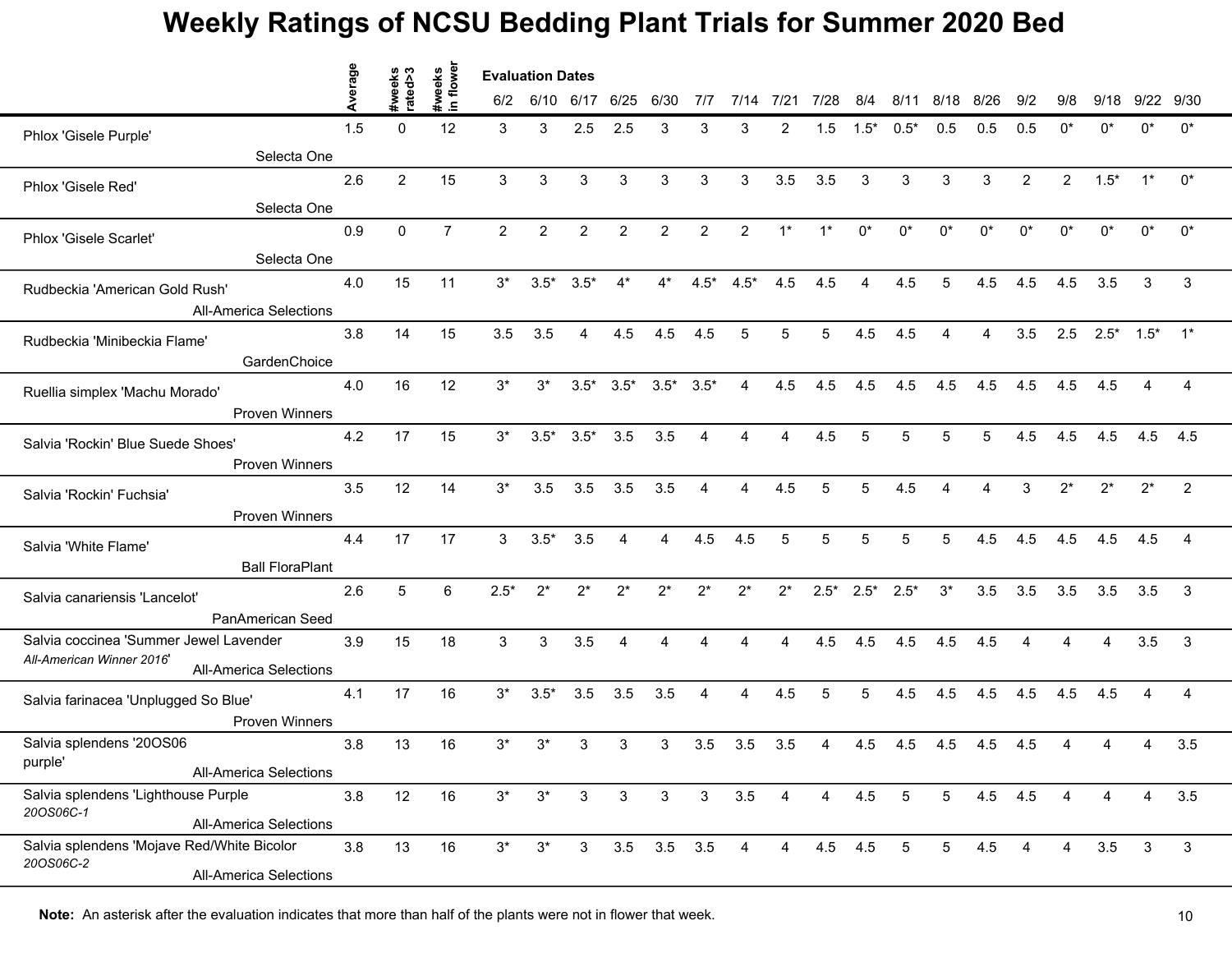|                                                                                               | erage | eeks<br>ted>3 | in flowe<br>weeks | <b>Evaluation Dates</b> |              |                |                |                |        |                |        |                 |        |        |                         |        |              |              |                |                |                 |
|-----------------------------------------------------------------------------------------------|-------|---------------|-------------------|-------------------------|--------------|----------------|----------------|----------------|--------|----------------|--------|-----------------|--------|--------|-------------------------|--------|--------------|--------------|----------------|----------------|-----------------|
|                                                                                               | ₫     |               |                   | 6/2                     |              | 6/10 6/17 6/25 |                | 6/30           | 717    | 7/14           | 7/21   | 7/28            | 8/4    | 8/11   | 8/18                    | 8/26   | 9/2          | 9/8          | 9/18           | 9/22 9/30      |                 |
| Sanvitalia procumbens 'Sunbini Improved'<br><b>Proven Winners</b>                             | 2.8   | 10            | 18                | 3                       | 3.5          | 3.5            | 3.5            | 3.5            | 3.5    | 3.5            |        |                 |        | 3.5    | 2.5                     | 2.5    | 2            | 1.5          |                |                | -1              |
| Scaevola aemula 'Whirlwind Blue Improved'<br><b>Proven Winners</b>                            | 4.0   | 15            | 18                | 3                       | 3.5          | 3.5            | $\overline{4}$ | Δ              | 4      | 4.5            | 4.5    | 5               | 5      | 4.5    | 4.5                     | 5      | 4.5          | 4.5          | 3.5            | 2.5            | 2.5             |
| Scaevola aemula 'Whirlwind Starlight'<br>Proven Winners                                       | 3.9   | 14            | 18                | 3                       | 3            | 3.5            | 4              | 3.5            | 3.5    | 4              | 4.5    | 5               | 5      | 5      | 5                       | 4.5    | 4.5          | 4            | 3.5            | 3              | 2.5             |
| Solanum melongena 'Asian Delight'<br>PanAmerican Seed                                         | 4.1   | 16            | 13                | $3^*$                   | $3^*$        | $3.5*$         | $4^*$          | $4^*$          |        |                | 4.5    | 4.5             | 4.5    | 4.5    | 4.5                     | 4.5    | 4.5          | 4.5          |                |                | 4               |
| Solenostemon scutellarioides 'ColorBlaze Royale<br>Apple Brandy'<br><b>Proven Winners</b>     | 4.0   | 15            | 3                 | $3^*$                   | $3^*$        | $3*$           | $3.5*$         | $3.5*$         | $3.5*$ | $4*$           | $4.5*$ | $4.5*$          | $4.5*$ | $4.5*$ | $4.5*$                  | $4.5*$ | $4.5*$       | $4.5*$       | 4.5            |                | 4               |
| Solenostemon scutellarioides 'ColorBlaze Royale<br>Cherry Brandy'<br><b>Proven Winners</b>    | 4.3   | 16            | $\overline{4}$    | $3^*$                   | $3^*$        | $3.5*$         | $3.5*$         | $3.5*$         | $4^*$  | $4.5*$         | $5*$   | $5^*$           | $5*$   | $5*$   | $5*$                    | $5^*$  | $5^*$        | 4.5          | 4.5            | $\overline{A}$ | 3.5             |
| Solenostemon scutellarioides 'ColorBlaze Royale<br>Pineapple Brandy'<br><b>Proven Winners</b> | 4.5   | 17            | 1                 | $3^*$                   | $3.5*$       | $3.5*$         | $4*$           | 4*             | $4.5*$ | $4.5*$         | $5*$   | $5^*$           | $5*$   | $5*$   | $5*$                    | $5*$   | $5*$         | 5*           | $5*$           | 5*             | 4.5             |
| Solenostemon scutellarioides 'Dragon Heart'<br><b>Ball FloraPlant</b>                         | 3.9   | 11            | $\Omega$          | $3^*$                   | $3^*$        | $3^*$          | $3^*$          | $3^*$          | $3^*$  | $3^*$          | $3.5*$ | $3.5*$          | $3.5*$ | $4^*$  | $4.5*$                  | $5*$   | $5*$         | 5*           | $5^*$          | 5*             | $5^*$           |
| Solenostemon scutellarioides 'Flame Thrower<br>Cajun Spice'<br><b>Ball FloraPlant</b>         | 3.9   | 16            | 7                 | $3^*$                   | $3.5*$       | $3.5*$         | $3.5*$         | $3.5*$         | $3.5*$ | $4^*$          | $4.5*$ | $4.5*$          | $4.5*$ | $4.5*$ | 4.5                     | 4.5    | 4.5          | Δ            | 3.5            | 3.5            | 3               |
| Solenostemon scutellarioides 'Flame Thrower<br>Sriracha'<br><b>Ball FloraPlant</b>            | 4.3   | 17            | $\Omega$          | $3^*$                   | $3.5*$       | $3.5*$         | $3.5*$         | $3.5*$         | $4^*$  | $4.5*$         | $4.5*$ | $5^*$           | $5^*$  | $4.5*$ | $4.5*$                  | $5^*$  | $5^*$        | $5^*$        | $5*$           |                | $4.5^*$ $4.5^*$ |
| Solenostemon scutellarioides 'Main Street Beale<br>Street'<br><b>All-America Selections</b>   | 4.2   | 17            | 5                 | $3^*$                   | $3.5*$       | $3.5*$         | $4*$           | $4.5*$         | $4.5*$ | $4.5*$         | $5*$   | $5*$            | $5*$   | $4.5*$ | $4.5*$                  | $4.5*$ | 4.5          | $\Delta$     |                | 4              | 3.5             |
| Tagetes 'White Swan'<br>AmeriSeed                                                             | 2.6   | 8             | 12                | $3^*$                   | $3^*$        | $3.5*$         | 3.5            | 3.5            | 3.5    | 3.5            | 4      | Δ               | Δ      | 3      | 2.5                     | 2.5    | 2            |              | $0^*$          | $0^*$          | $0^*$           |
| Tagetes erecta '20OS02<br>orange <sup>.</sup><br><b>All-America Selections</b>                | 3.3   | 9             | 16                | $3^*$                   | $3^*$        | 3              | 3              | 3              | 3.5    | 3.5            | 3.5    |                 |        | 3.5    | 3                       | 3.5    | 3            | 3.5          | 3.5            | 3              | 2.5             |
| Tagetes erecta '20OS03<br>yellow'<br><b>All-America Selections</b>                            | 3.2   | 11            | 14                | $3^*$                   | $3^*$        | $3.5^*$ 3.5    |                | $3.5$ $3.5$    |        | $\overline{4}$ |        |                 |        |        | 4.5 4.5 3.5 3.5 3.5 3.5 |        | $\mathbf{3}$ | 3            | $\overline{2}$ |                | $1.5$ $0.5^*$   |
| Tagetes erecta 'Big Duck Gold<br>All-American Winner 2019<br><b>All-America Selections</b>    | 3.5   | 12            | 17                | $3^*$                   | $\mathbf{3}$ |                | $3.5$ $3.5$    | $\overline{4}$ |        | 4.5 4.5 4.5    |        | $5\phantom{.0}$ | 4      | 4      | 4                       | 4      | 3.5          | $\mathbf{3}$ | 2.5            | $\overline{2}$ | $\overline{1}$  |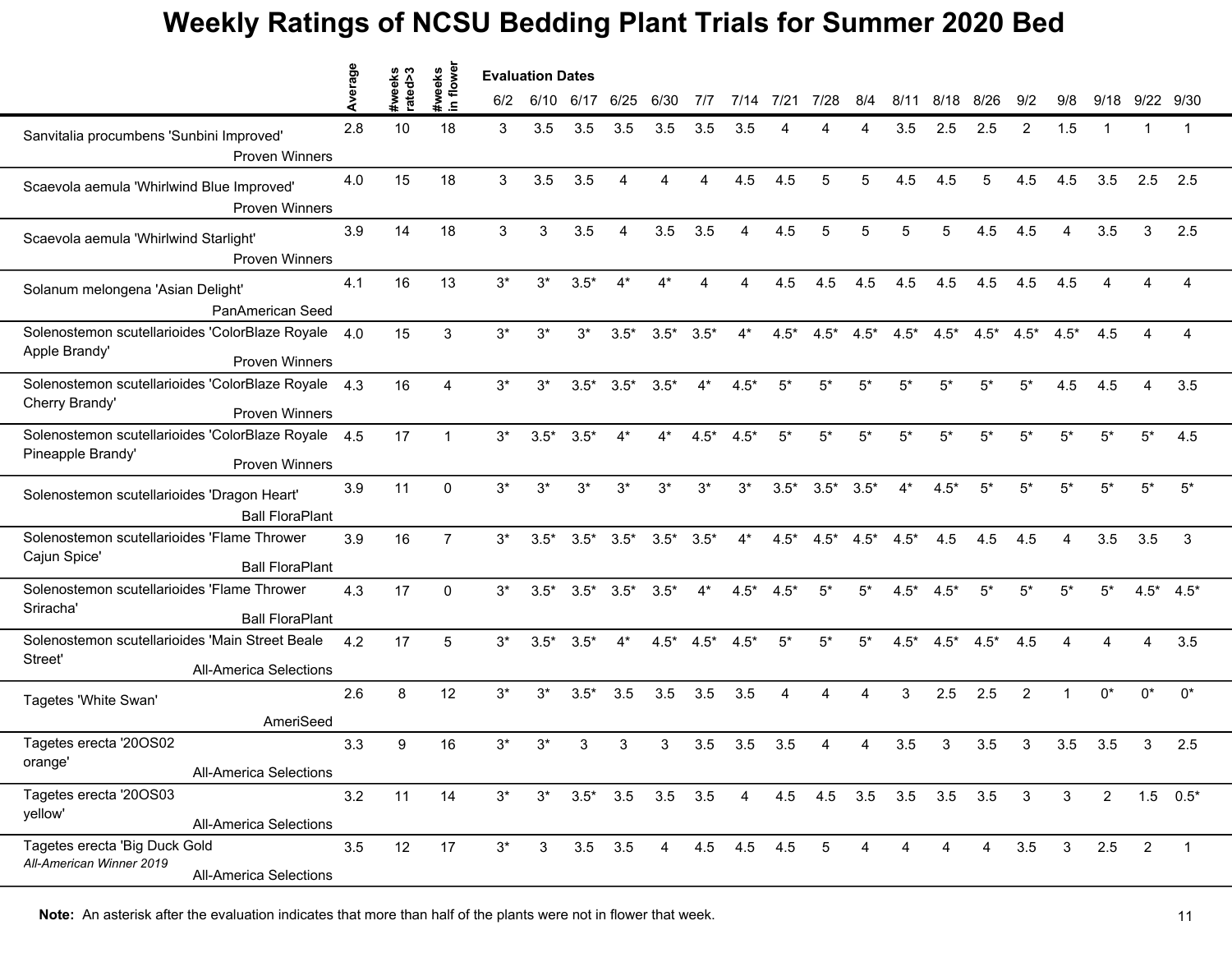|                                                            | erage | #weeks<br>rated>3 | flower       |       | <b>Evaluation Dates</b> |        |                     |       |     |             |                |                |                 |      |                     |      |          |                |                |       |         |
|------------------------------------------------------------|-------|-------------------|--------------|-------|-------------------------|--------|---------------------|-------|-----|-------------|----------------|----------------|-----------------|------|---------------------|------|----------|----------------|----------------|-------|---------|
|                                                            |       |                   | #weeks<br>르. | 6/2   | 6/10                    | 6/17   | 6/25                | 6/30  | 7/7 | 7/14        | 7/21           | 7/28           | 8/4             | 8/11 | 8/18                | 8/26 | 9/2      | 9/8            | 9/18           | 9/22  | 9/30    |
| Tagetes erecta 'Big Duck Orange'                           | 3.5   | 12                | 15           | $3^*$ | $3^*$                   | 3.5    |                     | Δ     | 4.5 | 4.5         | 4.5            |                |                 | 5    | 4.5                 | 4.5  | 3.5      | 2.5            |                |       | $0^*$   |
| AmeriSeed                                                  |       |                   |              |       |                         |        |                     |       |     |             |                |                |                 |      |                     |      |          |                |                |       |         |
| Tagetes erecta 'Giant Duck Yellow'                         | 3.4   | 12                | 16           | 3     | 3                       | 3.5    | 3.5                 | 4     | 4.5 | 4.5         | 4.5            | 5              | 4.5             | 4.5  | 4                   | 4    | 3.5      | 3              | 1.5            | $1^*$ | $0^*$   |
| AmeriSeed                                                  |       |                   |              |       |                         |        |                     |       |     |             |                |                |                 |      |                     |      |          |                |                |       |         |
| Tagetes erecta 'Marvel II Orange'                          | 3.1   | 12                | 15           | $3^*$ | $3^*$                   | 3.5    | 3.5                 | 4     | 4.5 | 4.5         | 4.5            | 4.5            | 4               | 3.5  | 3.5                 | 3.5  | 3.5      | 2.5            | $\mathbf 1$    | $0^*$ | 0       |
| PanAmerican Seed                                           |       |                   |              |       |                         |        |                     |       |     |             |                |                |                 |      |                     |      |          |                |                |       |         |
| Tagetes erecta 'Marvel II Orange                           | 3.2   | 10                | 15           | $3^*$ | $3^*$                   | 3      | 3.5                 | 3.5   | Δ   | Δ           | 4.5            | 5              | 4.5             |      | Δ                   | 3.5  | 3        | 2.5            | 1.5            |       | $0^*$   |
| 20OS02C-1'<br><b>All-America Selections</b>                |       |                   |              |       |                         |        |                     |       |     |             |                |                |                 |      |                     |      |          |                |                |       |         |
| Tagetes erecta 'Marvel II Yellow'                          | 3.1   | 11                | 15           | 3     | 3                       | 3.5    | 3.5                 | 3.5   | Δ   | 4.5         | 4.5            | 4.5            | 4.5             |      |                     | 3.5  | 3        | $\overline{2}$ | $0.5*$         | $0^*$ | $0^*$   |
| PanAmerican Seed                                           |       |                   |              |       |                         |        |                     |       |     |             |                |                |                 |      |                     |      |          |                |                |       |         |
| Tagetes erecta 'Marvel Yellow                              | 3.0   | 8                 | 12           | $3^*$ | $3^*$                   | $3.5*$ | $3.5*$              | $4^*$ | 4   | Δ           |                | $\Delta$       | 3               | 3    | 3                   | 3.5  | 3        | 2.5            | 1.5            | 1     | $0^*$   |
| 20OS03C-1'<br><b>All-America Selections</b>                |       |                   |              |       |                         |        |                     |       |     |             |                |                |                 |      |                     |      |          |                |                |       |         |
| Tagetes erecta 'Perfection Yellow                          |       |                   |              |       |                         |        |                     |       |     |             |                |                |                 |      |                     |      |          |                |                |       |         |
| 20OS02C-3 & 20OS03C-3'<br><b>All-America Selections</b>    |       |                   |              |       |                         |        |                     |       |     |             |                |                |                 |      |                     |      |          |                |                |       |         |
| Tagetes patula 'Super Hero Spry                            | 3.4   | 12                | 18           | 3     | 3                       | 3      | 3.5                 | 3.5   | 3.5 | 4           | 4              | 4.5            | 4.5             | 4.5  | 4                   | 4.5  | 4        | 3.5            | $\overline{2}$ | 1.5   | 0.5     |
| All-American Winner 2018'<br><b>All-America Selections</b> |       |                   |              |       |                         |        |                     |       |     |             |                |                |                 |      |                     |      |          |                |                |       |         |
| Torenia fournieri '20OS04                                  |       |                   |              |       |                         |        |                     |       |     |             |                |                |                 |      |                     |      |          |                |                |       |         |
| rose'<br><b>All-America Selections</b>                     |       |                   |              |       |                         |        |                     |       |     |             |                |                |                 |      |                     |      |          |                |                |       |         |
| Torenia fournieri '20OS05                                  | 4.0   | 17                | 16           | $3^*$ | $3.5*$                  | 3.5    | 3.5                 | 4     | Δ   | Δ           |                | Δ              | 4               | 4.5  | 5                   | 5    | 4.5      | 4.5            | $\overline{4}$ | 4     | 3.5     |
| deep blue'<br><b>All-America Selections</b>                |       |                   |              |       |                         |        |                     |       |     |             |                |                |                 |      |                     |      |          |                |                |       |         |
| Torenia fournieri 'Kauai Deep Blue                         | 3.9   | 15                | 16           | $3^*$ | $3^*$                   | 3.5    | 3.5                 | 4     | 4.5 | 4.5         | 4.5            | 4.5            | 4.5             | 4.5  | 4.5                 | 4    | $\Delta$ | $\overline{4}$ | 3.5            | 3.5   | 3       |
| 20OS05C-1<br><b>All-America Selections</b>                 |       |                   |              |       |                         |        |                     |       |     |             |                |                |                 |      |                     |      |          |                |                |       |         |
| Verbena 'EnduraScape Purple Improved'                      | 4.4   | 17                | 16           | $3^*$ | $3.5*$                  | 4      | 4                   | 4.5   | 4.5 | 4.5         | 5              | 5              | 5               | 5    | 4.5                 | 4.5  | 4.5      | 4.5            | 4.5            | 4.5   | 4.5     |
| Selecta One                                                |       |                   |              |       |                         |        |                     |       |     |             |                |                |                 |      |                     |      |          |                |                |       |         |
| Verbena 'EnduraScape Red Improved'                         | 4.3   | 17                | 16           | $3^*$ | $3.5*$                  | 3.5    |                     | 4.5   | 4.5 | 4.5         | 4.5            | 5              | 4.5             | 4.5  | 4.5                 | 4.5  | 4.5      | 4.5            | 4.5            | 4.5   | 4.5     |
| Selecta One                                                |       |                   |              |       |                         |        |                     |       |     |             |                |                |                 |      |                     |      |          |                |                |       |         |
| Verbena 'Lascar Purple'                                    | 4.2   | 17                | 18           | 3     | 3.5                     | 4      | 4                   | 4     |     | 4.5 4.5 4.5 |                | 4.5            | $5\overline{5}$ | 5    | $5^{\circ}$         | 4.5  | 4        | 4              | 4              | 4     | 3.5     |
| Selecta One                                                |       |                   |              |       |                         |        |                     |       |     |             |                |                |                 |      |                     |      |          |                |                |       |         |
| Zinnia '20OS12                                             | 3.9   | 16                | 18           | 3     | 3 <sup>1</sup>          |        | 3.5 3.5 3.5 3.5 3.5 |       |     |             | $\overline{4}$ | $\overline{4}$ | $\overline{4}$  |      | 4.5 4.5 4.5 4.5 4.5 |      |          |                |                |       | 4.5 3.5 |
| red and yellow bicolor'<br><b>All-America Selections</b>   |       |                   |              |       |                         |        |                     |       |     |             |                |                |                 |      |                     |      |          |                |                |       |         |